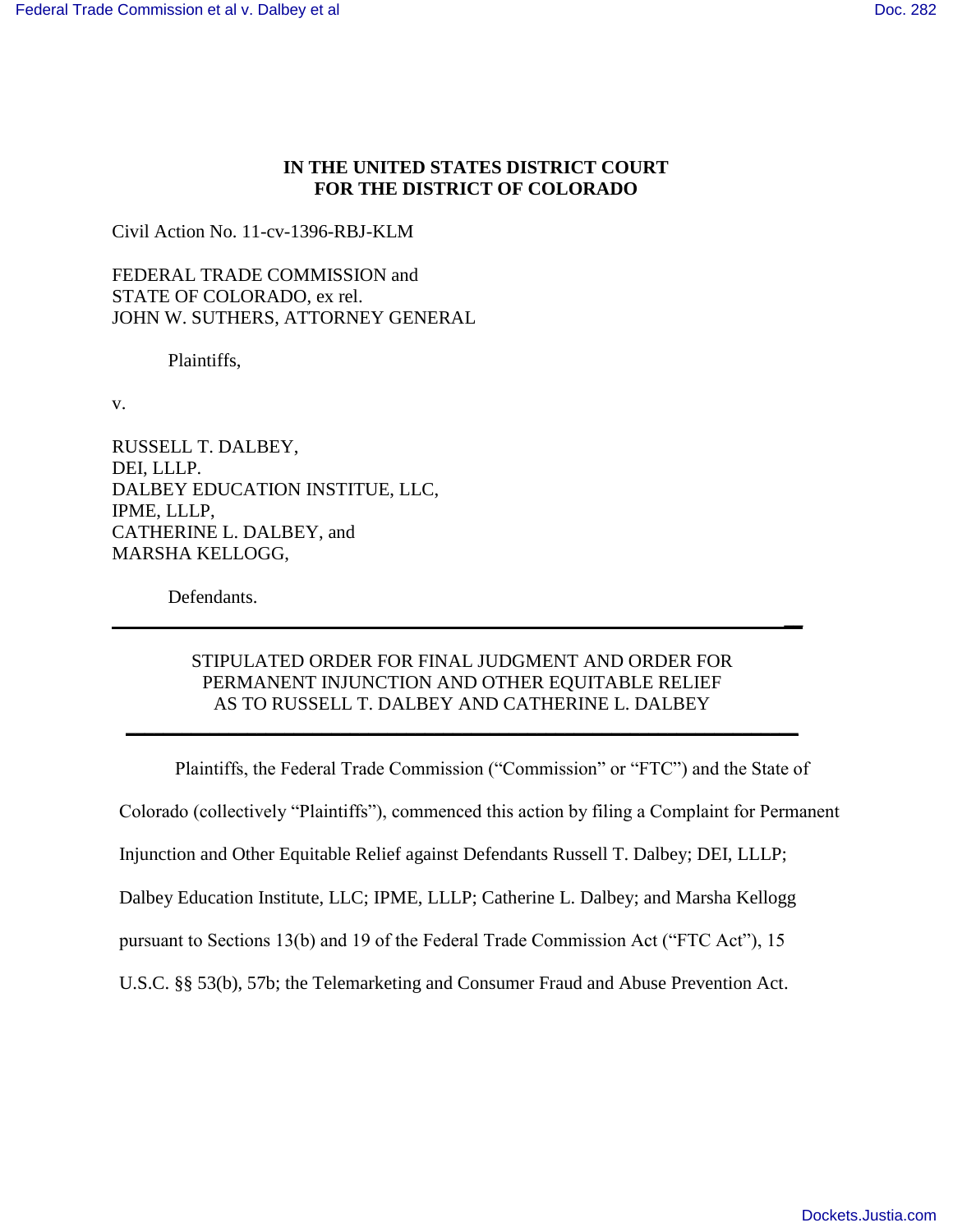("Telemarketing Act"), 15 U.S.C. §§ 6101-6108; and the Colorado Consumer Protection Act, COLO. REV. STAT. §§ 6-1-101 through 115 ("CCPA"), alleging violations of Section 5(a) of the FTC Act, 15 U.S.C. § 45(a); the FTC's Telemarketing Sales Rule ("TSR"), 16 C.F.R. Part 310, promulgated pursuant to the Telemarketing Act; and the CCPA, COLO. REV. STAT. § 6-  $1-105(1)$ (e) and (g).

Defendants Russell T. Dalbey and Catherine L. Dalbey, having been represented by counsel, and acting by and through said counsel, have consented to the entry of this Stipulated Order for Final Judgment and Order for Permanent Injunction and Other Equitable Relief as to Russell T. Dalbey and Catherine L. Dalbey ("Order") without a trial or adjudication of any issue of law or fact herein.

Defendants DEI, LLLP, Dalbey Education Institute, LLC, and IPME, LLLP, filed petitions for bankruptcy in the United States Bankruptcy Court for the District of Colorado on September 21, 2011.

Plaintiffs reached a settlement with Defendant Marsha Kellogg, and the Court entered a Stipulated Final Order against Ms. Kellogg on June 7, 2011. [Dkt. No. 29].

#### **FINDINGS**

1. This is an action by the Commission instituted under Section 13(b) of the FTC Act, 15 U.S.C. § 53(b), and by the State of Colorado under the CCPA, COLO. REV. STAT. §§ 6-1-101 through 115 ("CCPA"). The Commission and the State of Colorado have the authority to seek the relief contained herein.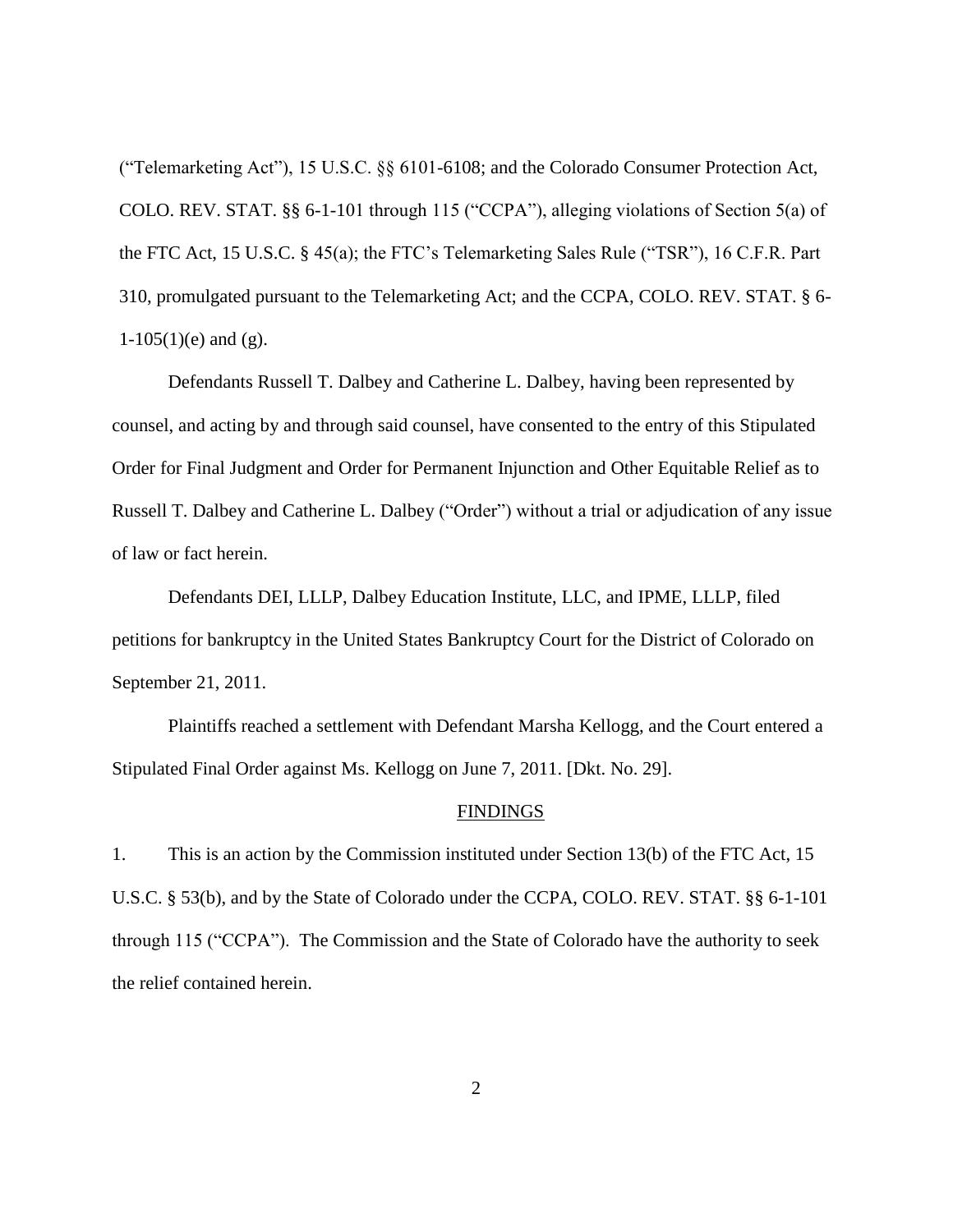2. The Complaint states claims upon which relief may be granted under Sections 5(a), 13(b), and 19 of the FTC Act, 15 U.S.C. §§ 45(a), 53(b), and 57b; the Telemarketing Act, 15 U.S.C. §§ 6101-6108; the TSR, 16 C.F.R. Part 310; and the CCPA, COLO. REV. STAT. §§ 6-1- 101 through 115.

3. This Court has jurisdiction over the subject matter of this case and personal jurisdiction over Defendants.

4. Venue in the United States District Court for the District of Colorado is proper pursuant to 28 U.S.C. § 1391(b) and (c) and 15 U.S.C. § 53(b).

5. The alleged activities of Defendants are "in or affecting commerce" as "commerce" is defined in Section 4 of the FTC Act, 15 U.S.C. § 44.

6. Defendants neither admit nor deny any of the allegations in the Complaint, except as specifically stated in this Order. Only for purposes of this action, Defendants admit the facts necessary to establish jurisdiction.

7. Defendants waive: (a) all rights to seek appellate review or otherwise challenge or contest the validity of this Order; (b) any claim that they may have against the Plaintiffs, their employees, representatives, or agents; (c) all claims under the Equal Access to Justice Act, 28 U.S.C. § 2412, as amended by Pub. L. 104-121, 110 Stat. 847, 863-64 (1996); and (d) any rights to attorney's fees that may arise under said provision of law. Plaintiffs and Defendants shall each bear their own costs and attorney's fees incurred in this action, including costs and attorney's fees incurred in the asset discovery period contemplated by this Order.

8. Entry of this Order is in the public interest.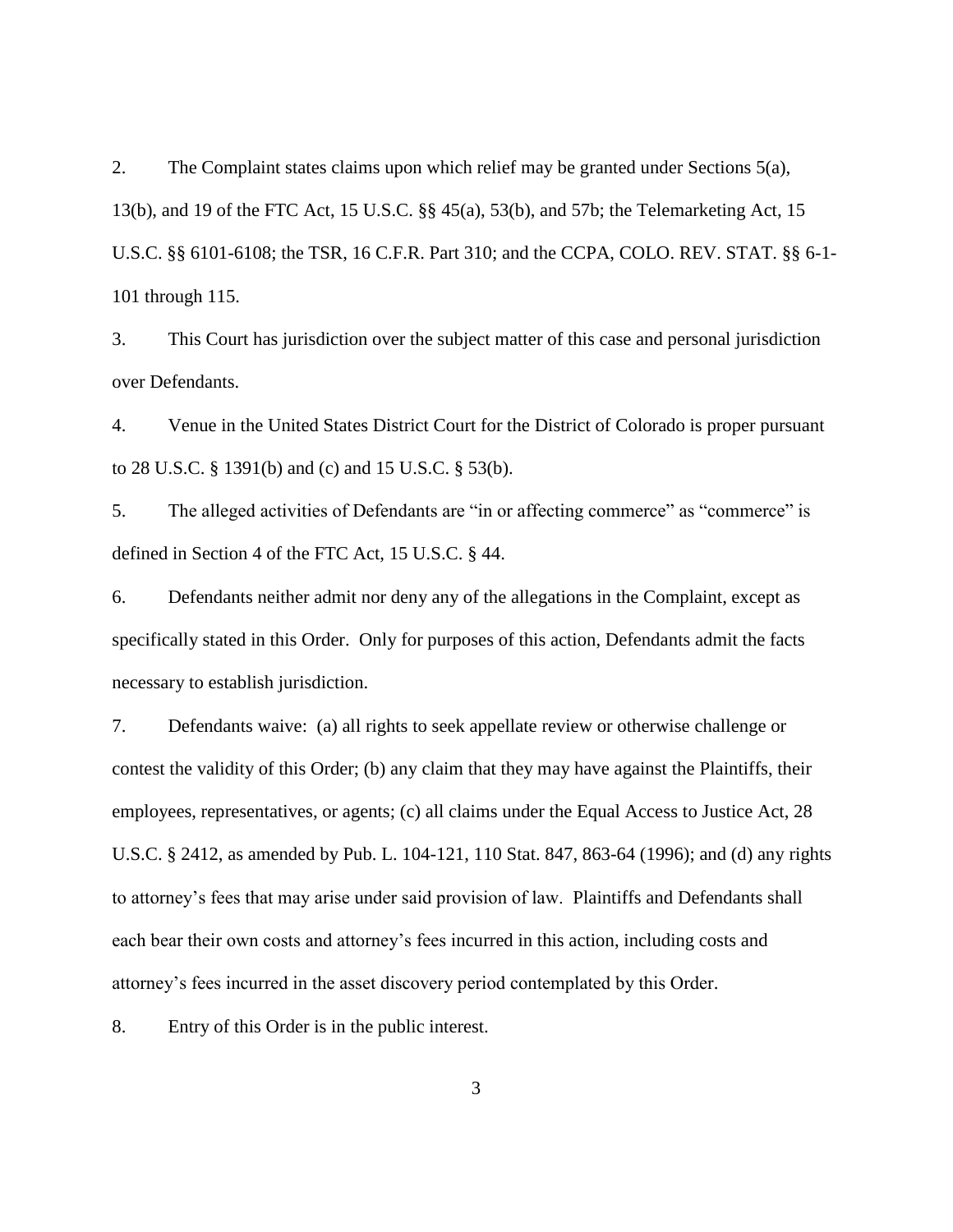#### DEFINITIONS

1. **"Advertisement"** shall mean any written or oral statement, illustration, or depiction designed to effect a sale or create interest in the purchasing of products, services, or programs, whether it appears in a brochure, newspaper, magazine, pamphlet, leaflet, circular, mailer, book insert, free standing insert, letter, catalogue, poster, chart, billboard, public transit card, point of purchase display, packaging, package insert, label, film, slide, radio, television or cable television, audio program transmitted over a telephone system, program-length commercial ("infomercial"), the Internet, email, text message, press release, video news release, or in any other medium.

2. **"Asset"** or **"assets"** shall mean any legal or equitable interest in, right to, or claim to, any real or personal property, including, "goods," "instruments," "equipment," "fixtures," "general intangibles," "inventory," "checks," or "notes" (as these terms are defined in the Uniform Commercial Code), lines of credit, chattels, leaseholds, contracts, mail or other deliveries, shares of stock, lists of consumer names, accounts, credits, premises, receivables, funds, and all cash, wherever located.

3. **"Commerce"** shall mean commerce among the several States or with foreign nations, or in any Territory of the United States or in the District of Columbia, or between any such Territory and another, or between any such Territory and any State or foreign nation, or between the District of Columbia and any State or Territory or foreign nation, as defined in Section 4 of the FTC Act, 15 U.S.C. § 44.

4. **"Commission"** shall mean the Federal Trade Commission.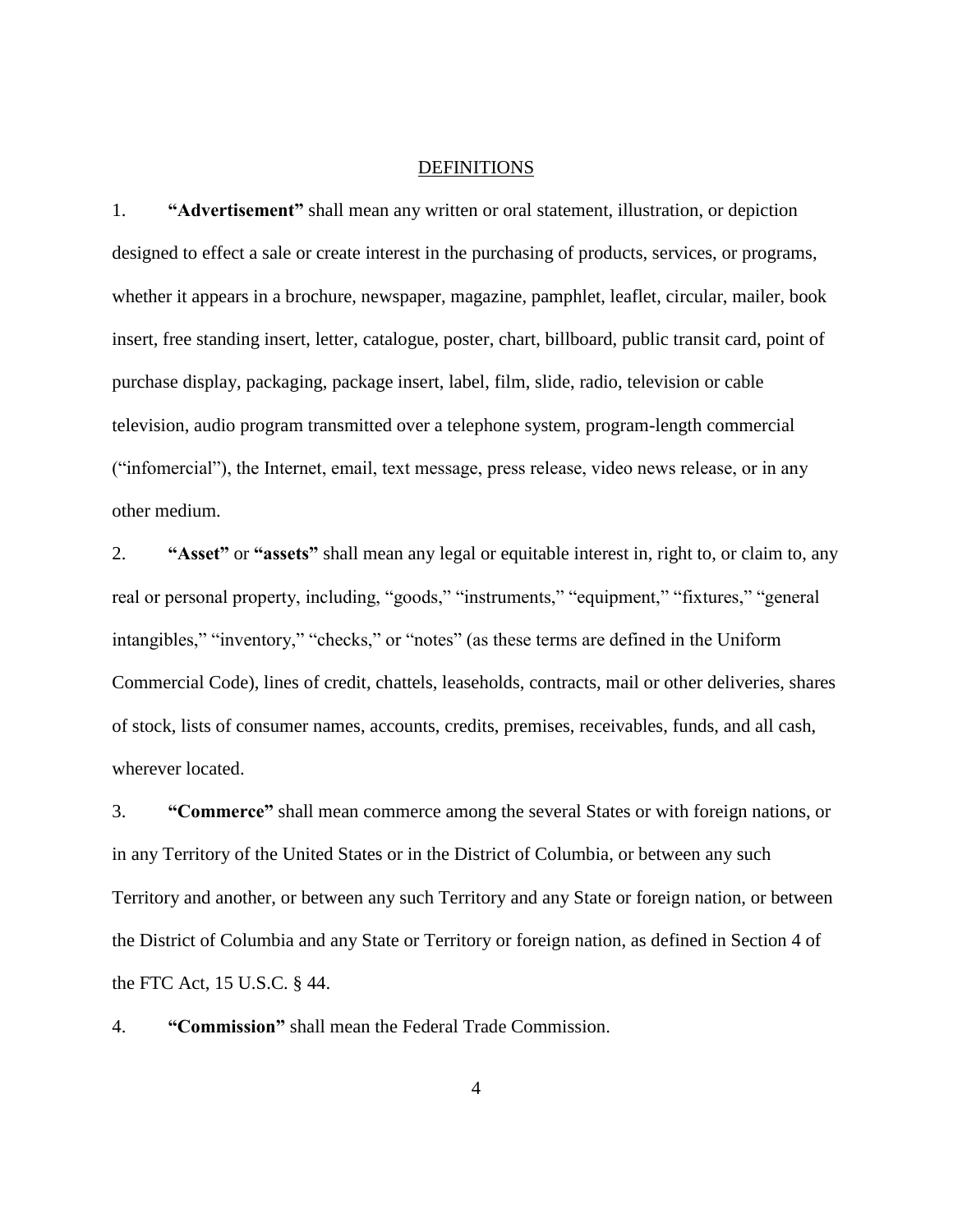5. **"Competent and reliable evidence"** shall mean tests, analyses, research, studies, surveys, or other evidence based on the expertise of professionals in the relevant area, that have been conducted and evaluated in an objective manner by individuals qualified to do so, using procedures generally accepted in the profession to yield accurate and reliable results.

6. **"Customer List"** shall mean a list in Excel, Access, or SQL format that shall be produced electronically and include in separate fields for each customer the following: first name, middle name or middle initial, last name, alias or surname; mailing address recorded as address 1, address 2, city, state, zip code, and country; the quantity of each product, program, or service purchased; the amount paid for each product, program, or service, less any amount credited for returns or refunds; total amount paid, less any amount credited for returns or refunds; dates for each transaction; and, if available, the customer's telephone number(s) and email address(es). The list shall include a top row identifying the headings for each column in the list and a key that identifies all codes used in the list.

7. **"Defendants"** shall mean Defendants Russell T. Dalbey and Catherine L. Dalbey.

8. **"Endorsement"** or **"Testimonial"** shall mean, as defined in 16 C.F.R. § 255.0(b), any advertising message (including verbal statements, demonstrations, or depictions of the name, signature, likeness or other identifying personal characteristics of an individual or the name or seal of an organization) that consumers are likely to believe reflects the opinions, beliefs, findings, or experiences of a party other than the sponsoring advertiser, even if the views expressed by that party are identical to those of the sponsoring advertiser. The party whose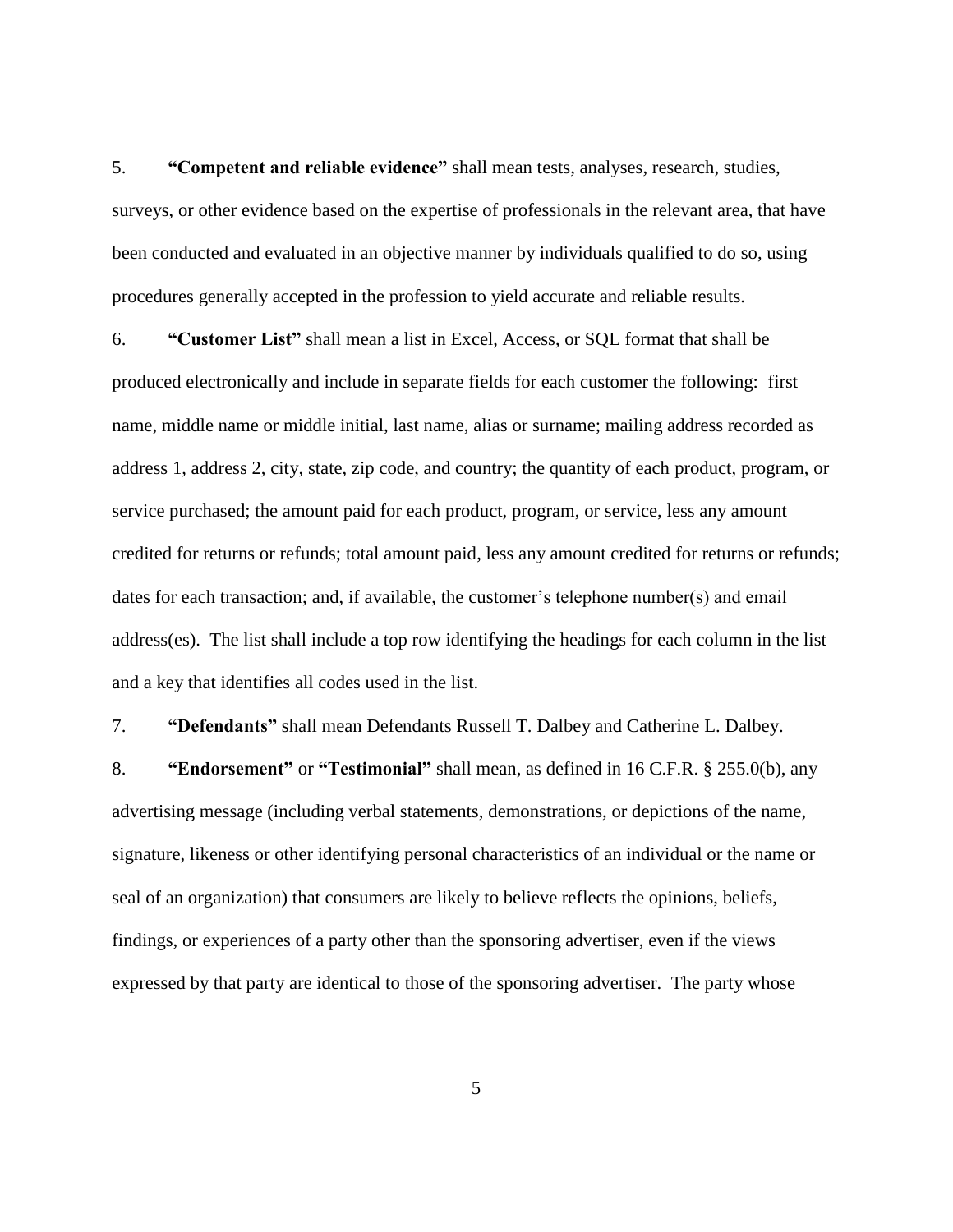opinions, beliefs, findings, or experience the message appears to reflect will be called the endorser and may be an individual, group, or institution.

9. **"Infomercial"** shall mean any written or oral statement, illustration, or depiction that is one-hundred thirty (130) seconds or longer in duration that is designed to effect a sale or create interest in the purchasing of any product, program, or service, which appears in any medium, including, but not limited to, radio, television, and the Internet.

10. **"Material"** shall mean, for purposes of Section IV (Prohibition Against Misrepresentations), likely to affect a person's choice of, or conduct regarding, products, programs, or services or a charitable contribution.

11. **"Material connection"** shall mean any relationship that materially affects the weight or credibility of any endorsement and that would not reasonably be expected by consumers.

12. **"Plaintiffs"** shall mean (a) the Federal Trade Commission, and (b) the State of Colorado, as represented by the Colorado Attorney General's Office.

13. **"Telemarketing"** shall mean a plan, program, or campaign, whether or not covered by the Telemarketing Sales Rule, 16 C.F.R. Part 310, that is conducted to induce the purchase of products, programs, or services or a charitable contribution by use of one or more telephones and that involves more than one interstate telephone call.

14. A requirement that Defendants **"notify," "furnish,"** or **"submit"** to the Commission shall mean that Defendants shall send, unless otherwise directed by the Commission's authorized representatives, the necessary information via email to [DEbrief@ftc.gov,](mailto:DEbrief@ftc.gov) or via **overnight courier** (not the U.S. Postal Service), costs prepaid, to: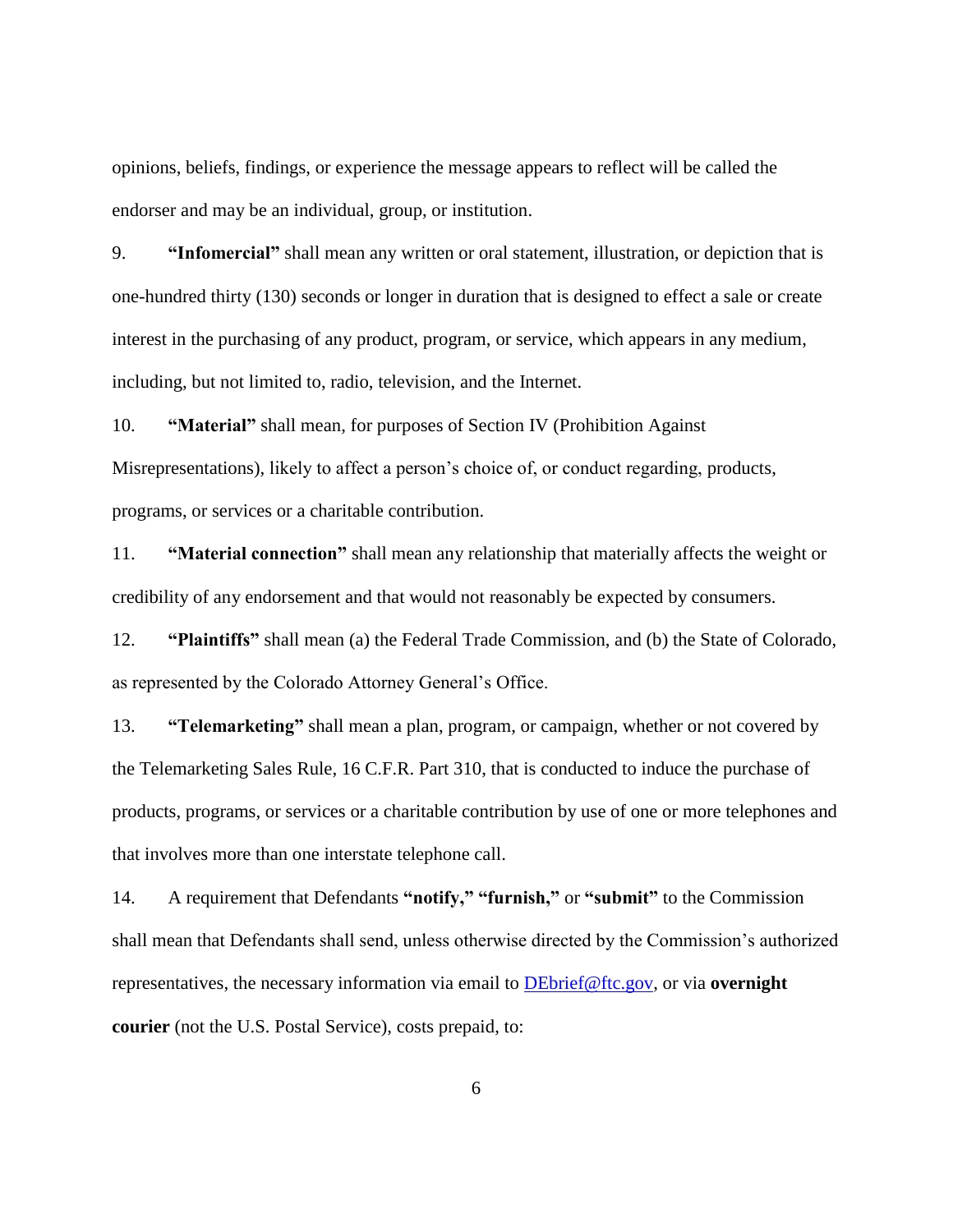Associate Director for Enforcement, Bureau of Consumer Protection, Federal Trade

Commission, 600 Pennsylvania Avenue, N.W., Washington, DC 20580.

The subject line of the email or package shall begin: FTC v. Russell Dalbey, et al., Matter No. X110040.

15. A requirement that Defendants **"notify," "furnish,"** or **"submit"** to the Colorado Attorney General's Office shall mean that Defendants shall send, unless otherwise directed by an authorized representative of the Colorado Attorney General's Office, the necessary information via email to [Jay.Simonson@state.co.us](mailto:Jay.Simonson@state.co.us) and [Nettie.Morano@state.co.us](mailto:Nettie.Morano@state.co.us) or via **overnight courier** (not the U.S. Postal Service), costs prepaid, to:

Colorado Attorney General, Attn: Consumer Fraud Unit (Re: Russell T. Dalbey), Ralph L. Carr Colorado Judicial Center, 1300 Broadway, Seventh Floor, Denver, CO 80203.

16. The terms **"and"** and **"or"** in this Order shall be construed conjunctively or disjunctively as necessary, to make the applicable sentence or phrase inclusive rather than exclusive.

17. The term **"including"** in this Order shall mean "including without limitation."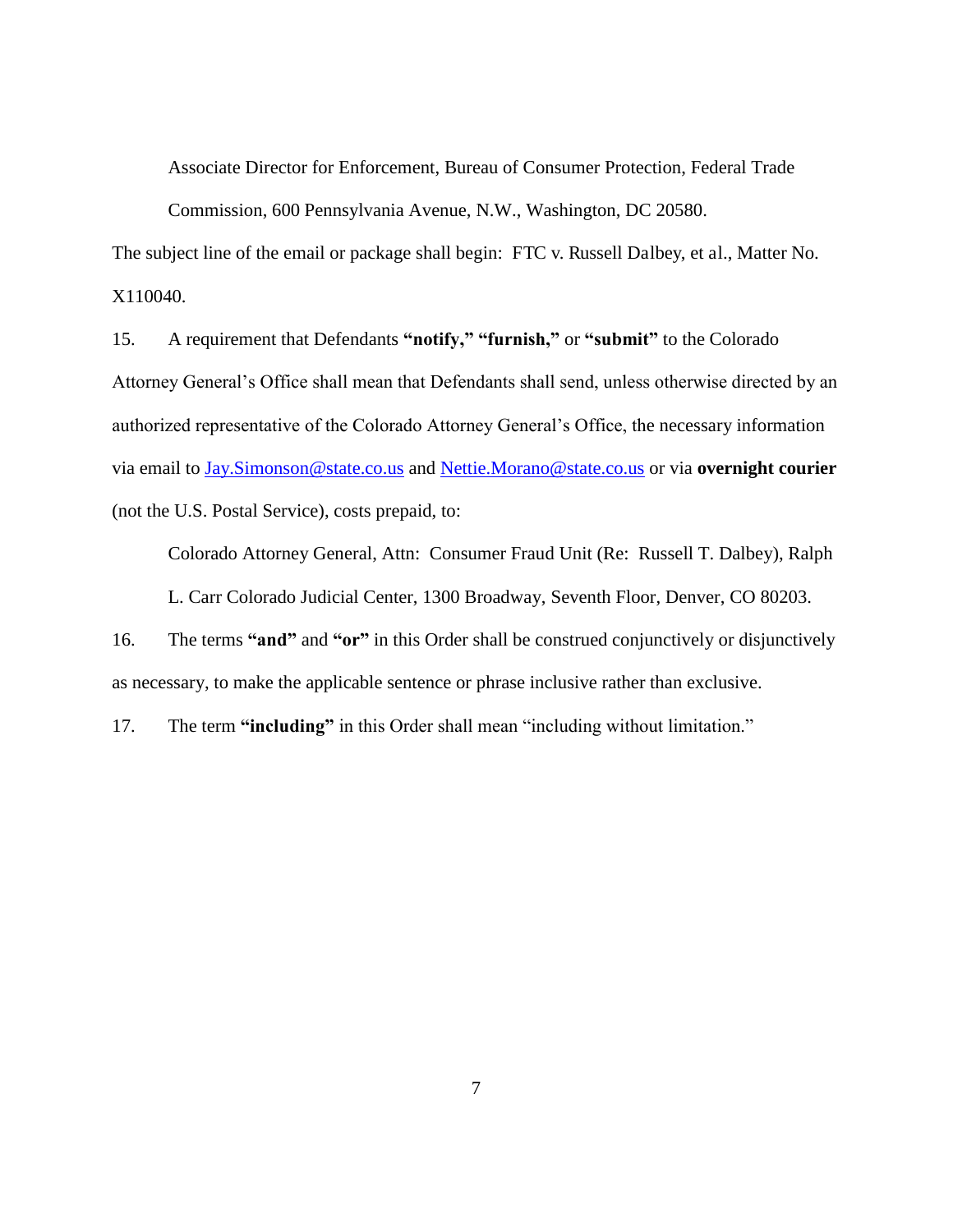# **I. BAN ON MARKETING OR SALE OF INCOME-GENENERATING OR BUSINESS OPPORTUNITIES**

IT IS HEREBY ORDERED that Defendants, whether acting directly or through any other person, officer, agent, servant, employee, sole proprietorship, partnership, corporation, limited liability company, subsidiary, division, branch, trust, or other entity or device, are permanently restrained and enjoined from:

A. Advertising, marketing, promoting, offering for sale, or selling any product, program, or service that is represented, directly or by implication, to a consumer as a business opportunity, including: (1) purporting to teach consumers how to find, list, broker, or earn income from the purchase, sale, or transaction of promissory notes; (2) work-from-home opportunity; (3) coaching or educational program; (4) franchise; or (5) other opportunity to earn income other than as an employee, independent contractor, or vendor of either or both Defendants;

B. Assisting others engaged in advertising, marketing, promoting, offering for sale, or selling any product, program, or service that is represented, directly or by implication, to a consumer as a business opportunity, including: (1) purporting to teach consumers how to find, list, broker, or earn income from the purchase, sale, or transaction of promissory notes; (2) workfrom-home opportunity; (3) coaching or educational program; (4) franchise; or (5) other opportunity to earn income other than as an employee, independent contractor, or vendor of either or both Defendants; and

C. Holding any ownership interest, share, or stock in any business that engages in or assists in advertising, marketing, promoting, offering for sale, or selling any product, program, or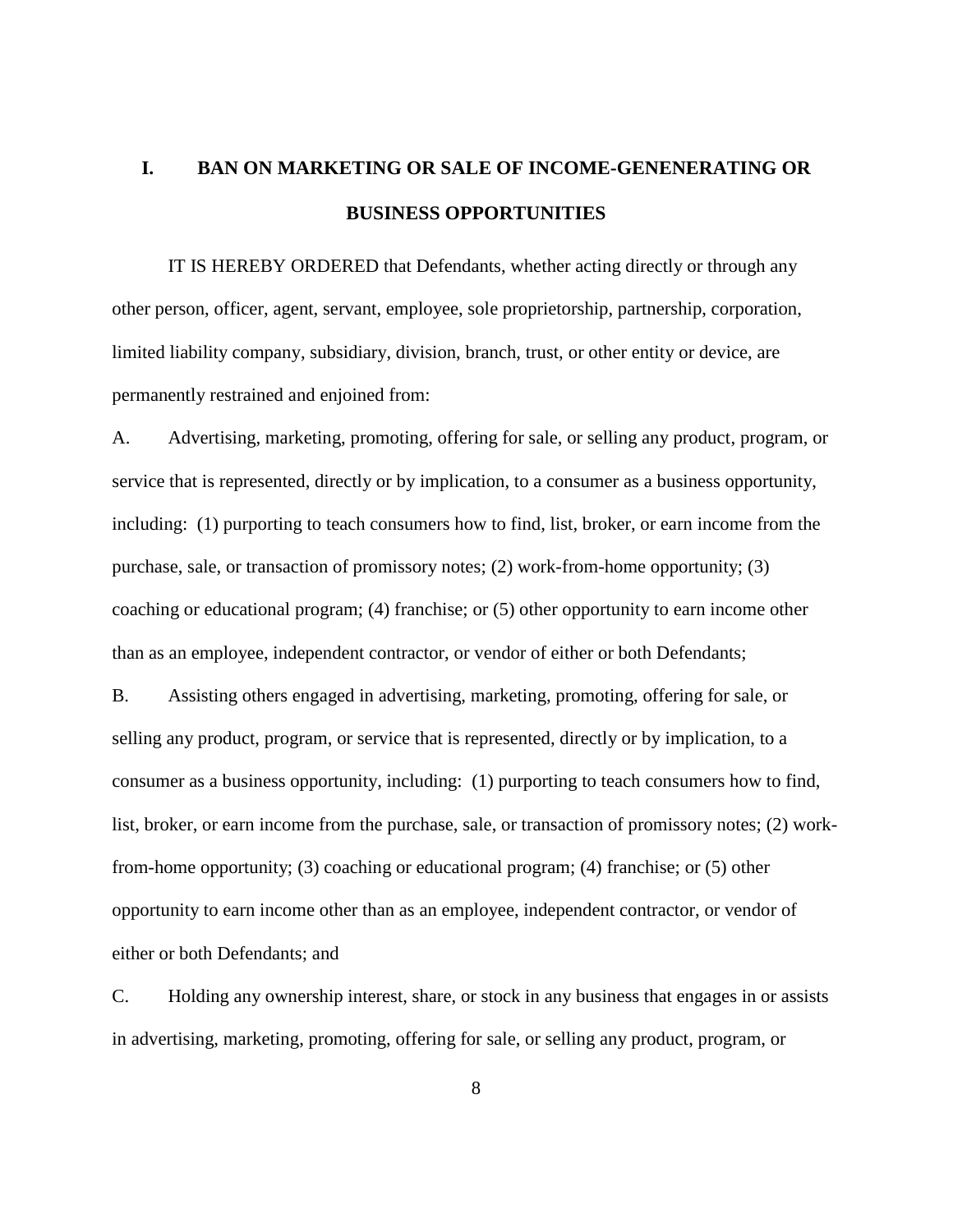service that is represented, directly or by implication, to a consumer as a: (1) business opportunity, including but not limited to purporting to teach consumers how to find, list, broker, or earn income from the purchase, sale, or transaction of promissory notes; (2) work-from-home opportunity; (3) coaching or educational program; (4) franchise; or (5) other opportunity to earn income other than as an employee, independent contractor, or vendor of either or both Defendants; provided, however, this prohibition shall not apply to any publicly traded company in which either or both Defendants owns one (1) percent or less of the outstanding common shares.

#### **II. BAN ON TELEMARKETING**

IT IS FURTHER ORDERED that Defendants, whether acting directly or through any other person, officer, agent, servant, employee, sole proprietorship, partnership, corporation, limited liability company, subsidiary, division, branch, trust, or other entity or device, are permanently restrained and enjoined from engaging or participating in telemarketing, and from assisting others engaged in telemarketing.

# **III. BAN ON INFOMERCIALS**

IT IS FURTHER ORDERED that Defendants, whether acting directly or through any other person, officer, agent, servant, employee, sole proprietorship, partnership, corporation, limited liability company, subsidiary, division, branch, trust, or other entity or device, are permanently restrained and enjoined from engaging or participating in the production or dissemination of any infomercial, and from assisting others engaged in the production or dissemination of any infomercial.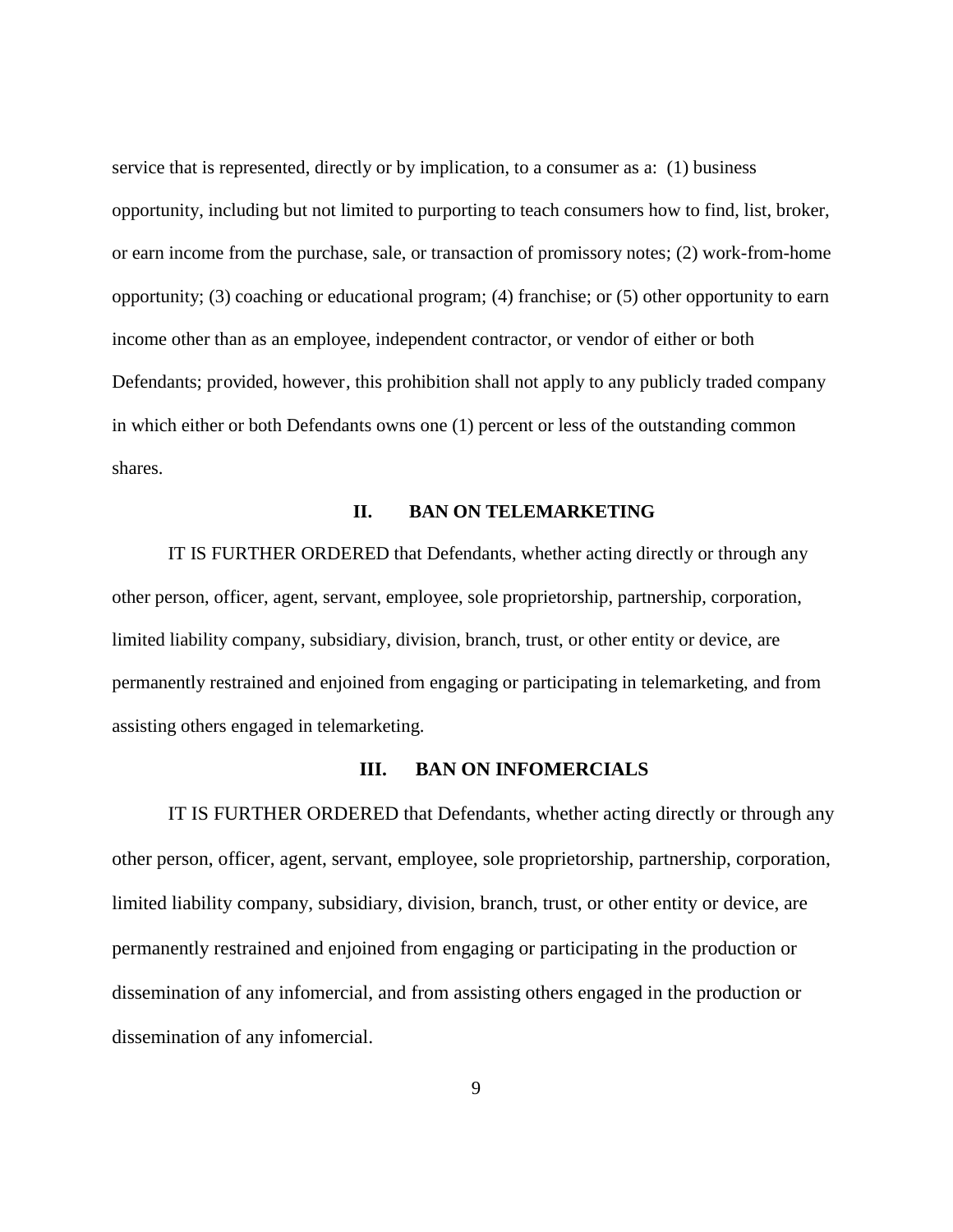#### **IV. PROHIBITION AGAINST MISREPRESENTATIONS**

IT IS FURTHER ORDERED that Defendants, their agents, servants, and employees, and all other persons in active concert or participation with any of them, who receive actual notice of this Order, in connection with promoting or offering for sale any product, program, or service, are permanently restrained and enjoined from engaging in, or assisting others in engaging in:

A. Misrepresenting, directly or indirectly, expressly or by implication, including through the use of a product name, endorsement, depiction, or illustration:

1. The efficacy of a product, program, or service including the likelihood that a consumer will obtain the full benefits of the proffered product, program, or service;

2. The total cost to purchase, receive, or use the product, program, or service;

3. The exclusivity or limited availability of a product, program, or service;

4. Any material aspect of the performance, efficacy, nature, or central characteristics of the product, program, or service; including that the benefits of the product, program, or service can obtained quickly or easily;

5. Any material restrictions, limitations, or conditions to purchase, receive, or use the product, program, or service; including any conditions that might limit certain consumers' ability to obtain the full benefits of the proffered product, program, or service;

6. That any person has provided an endorsement for such product, program, or service, or that such endorsement represents the actual and current opinions, findings, beliefs, or experiences of the endorser; and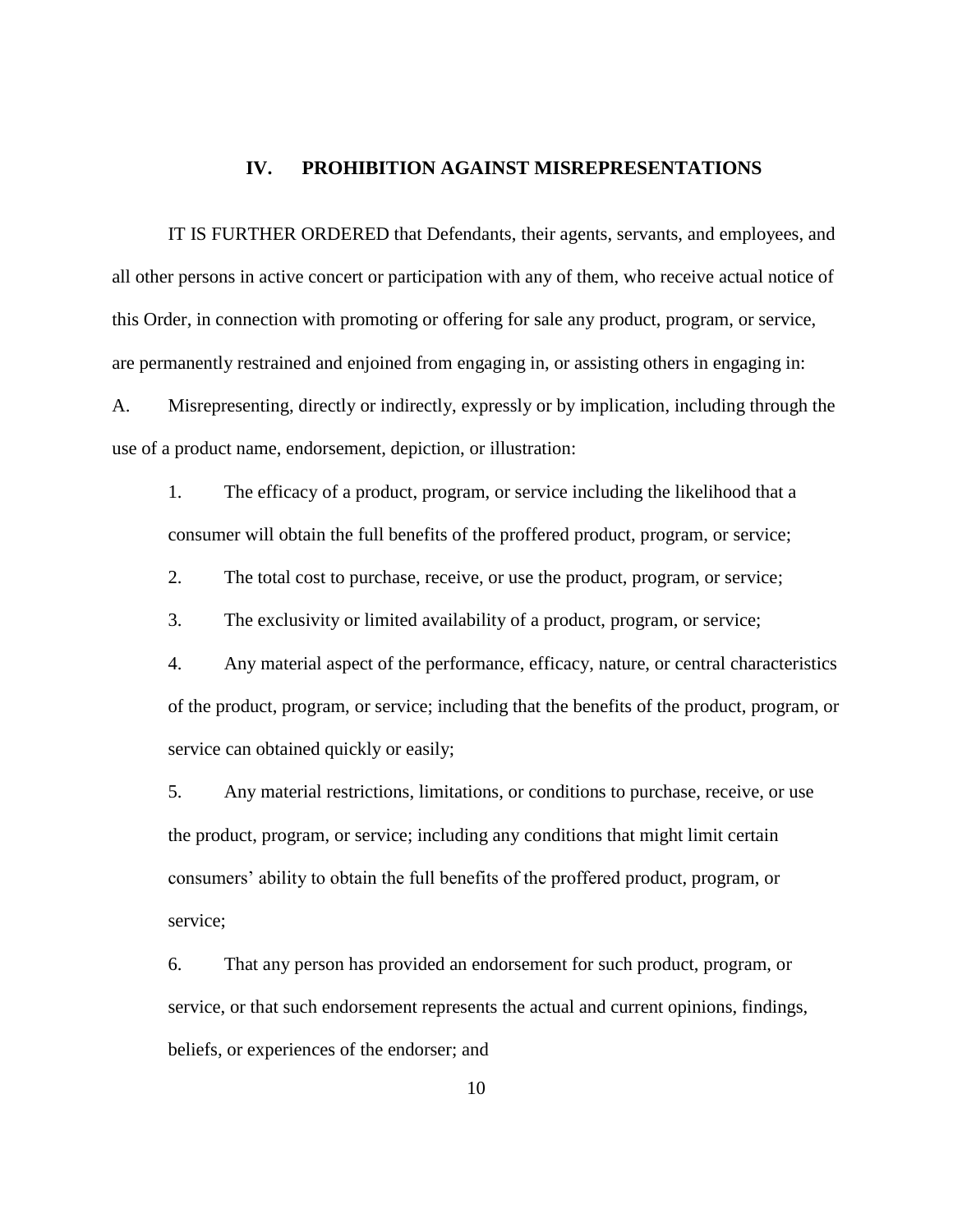7. Any fact material to a consumer's decision to purchase any product, program, or service.

B. Representing, directly or indirectly, expressly or by implication, including through the use of a product name, endorsement, depiction, or illustration:

1. That consumers who use any such product, program, or service can generally expect to achieve the results represented by an endorser of such product, program, or service; or

2. The benefits, performance, or efficacy of any product, program, or service, unless the representation is true, not misleading, and, at the time it is made, Defendants possess and rely upon competent and reliable evidence that, when considered in light of the entire body of relevant and reliable evidence, is sufficient to substantiate that the representation is true.

# **V. MONETARY RELIEF AND CONSUMER REDRESS**

## IT IS FURTHER ORDERED that:

A. Judgment is hereby entered in favor of Plaintiffs and against Defendants, jointly and severally, in the amount of Three-Hundred-Thirty Million, Eighty-Four Thousand, Three-Hundred-Fifty-Four Dollars, and Seventy Cents (\$330,084,354.70), as equitable monetary relief, which the parties stipulate only for purposes of this Section represents consumer injury and disgorgement alleged in the Complaint.

1. Defendants are ordered to pay to the Commission and the State of Colorado, not later than thirteen (13) months from the date of entry of this Order, a sum comprising their maximum ability to pay the three-hundred-thirty million, eighty-four thousand,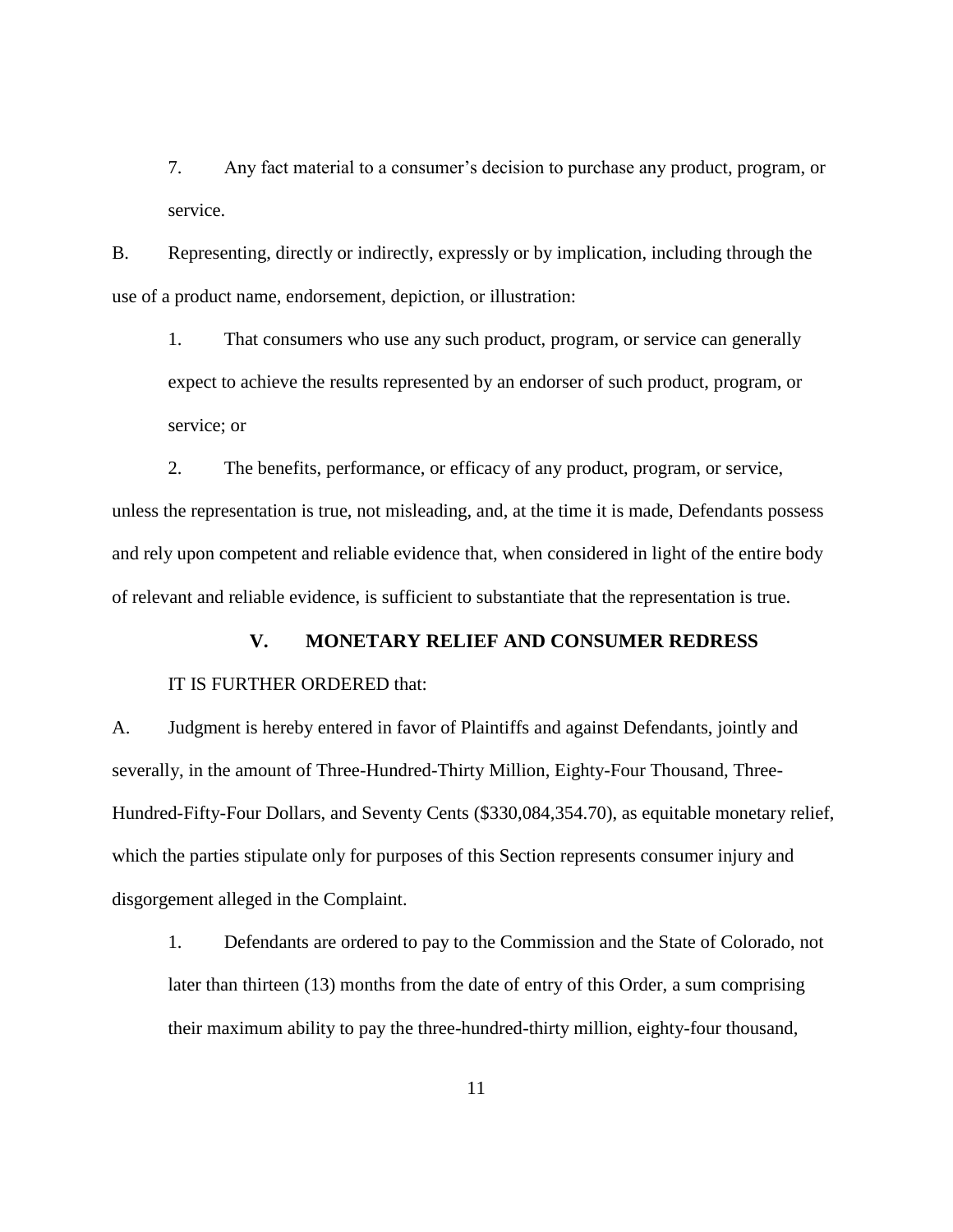three-hundred-fifty-four dollars, and seventy cents (\$330,084,354.70) judgment. Plaintiffs shall determine the Defendants' maximum ability to pay ("maximum ability to pay amount") following the discovery set out at Subparagraph 5 below, and subject to Defendants' compliance with the provisions of Subparagraphs 4, 6, 7, 8, and 9. Plaintiffs shall inform Defendants of the maximum ability to pay amount, and the reasons underlying its calculation, in writing, no later than twelve (12) months from the date of entry of this Order, provided that, for good cause, the Court may extend this date upon a showing that Defendants' failure to cooperate or otherwise comply with Subparagraph 8 below has unreasonably delayed or hindered the discovery.

2. Defendants shall pay the maximum ability to pay amount, via electronic means: (1) within ten (10) business days of receiving Plaintiffs' notification of the amount and the reasons therefor, pursuant to Subparagraph 1 above, or, (2) if Defendants file a motion pursuant to Subparagraph 3 below, within ten (10) business days after the motion has been resolved by the Court. In either case, Plaintiffs shall inform Defendants of how the payment is to be divided between the Plaintiffs and shall provide instructions on making the payments.

3. Within ten (10) business days of receiving Plaintiffs' notification of the maximum ability to pay amount and the reasons therefor, Defendants may move the Court to reduce the amount. Plaintiffs' determination of the maximum ability to pay amount shall be upheld unless the Court finds it objectively unreasonable for Defendants to pay that amount. In no circumstance shall the Court find such sum objectively unreasonable if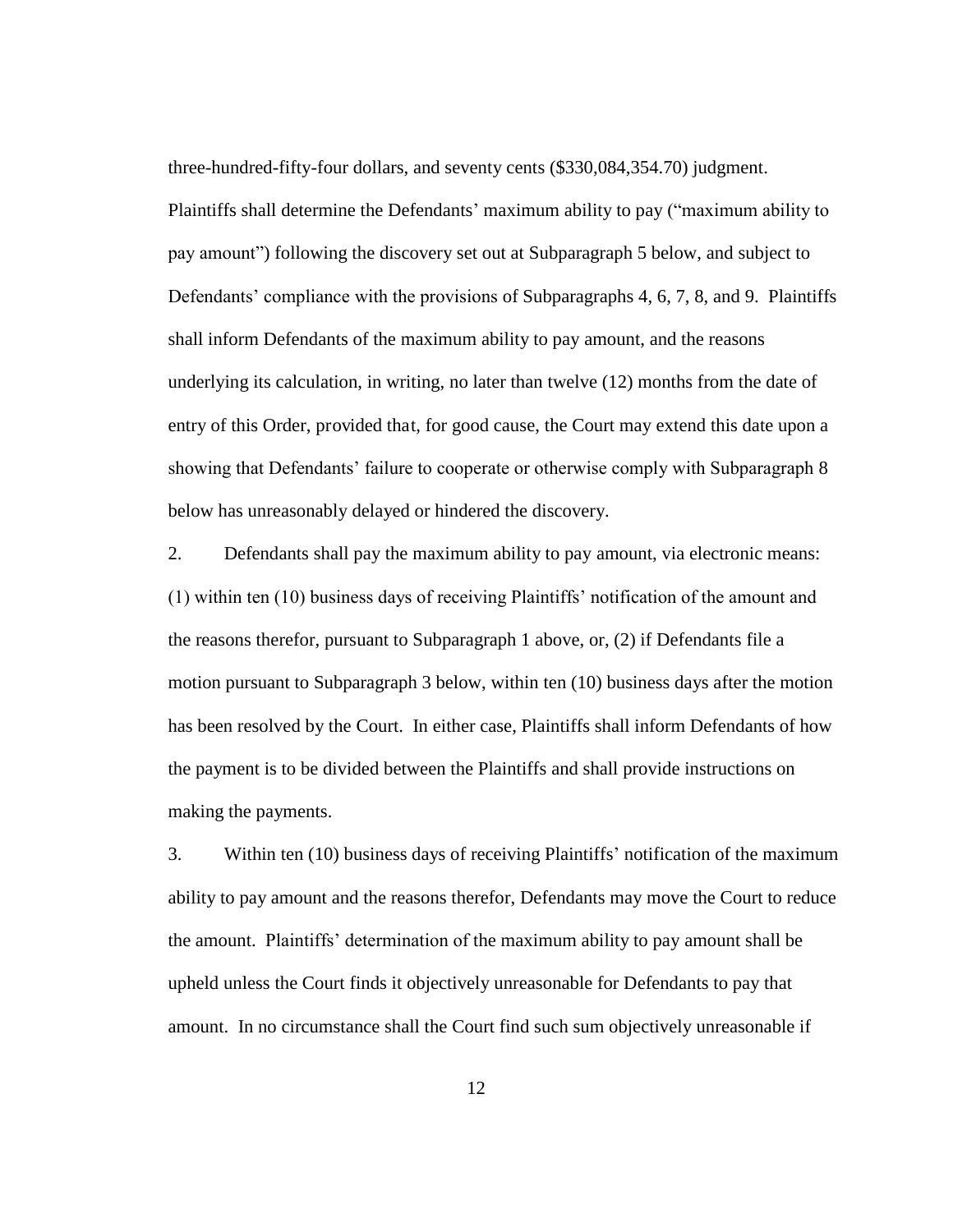inability to pay has been self-induced by Defendants (e.g., through asset protection vehicles or transfers to third parties not conducted at arms-length). The obligation of Defendants to pay the maximum amount shall be temporarily stayed upon Defendants' timely filing of a motion challenging Plaintiffs' determination of the maximum ability to pay amount. Such stay shall be lifted upon the Court's resolution of the motion.

4. Financial Disclosure

a) Defendants each shall, within five (5) business days after entry of this Order, prepare, execute, and serve on counsel for the FTC and the State of Colorado, complete financial statements fully disclosing their finances, including those of all corporations, limited liability companies, partnerships, trusts, or other entities that they own, control, or are associated with in any capacity, jointly or individually, using the form attached to this Order as Attachment A. The financial statements shall include assets held outside the territory of the United States, shall be accurate as of the date of the entry of this Order.

b) Defendants shall, within five (5) business days after entry of this Order, serve on counsel for the FTC and the State of Colorado, copies of signed and completed federal and state income tax forms, including all schedules and attachments, for all years from January 1, 2006, to the present.

c) Defendants shall, within five (5) business days after entry of this Order, provide access to records and documents held by financial institutions outside the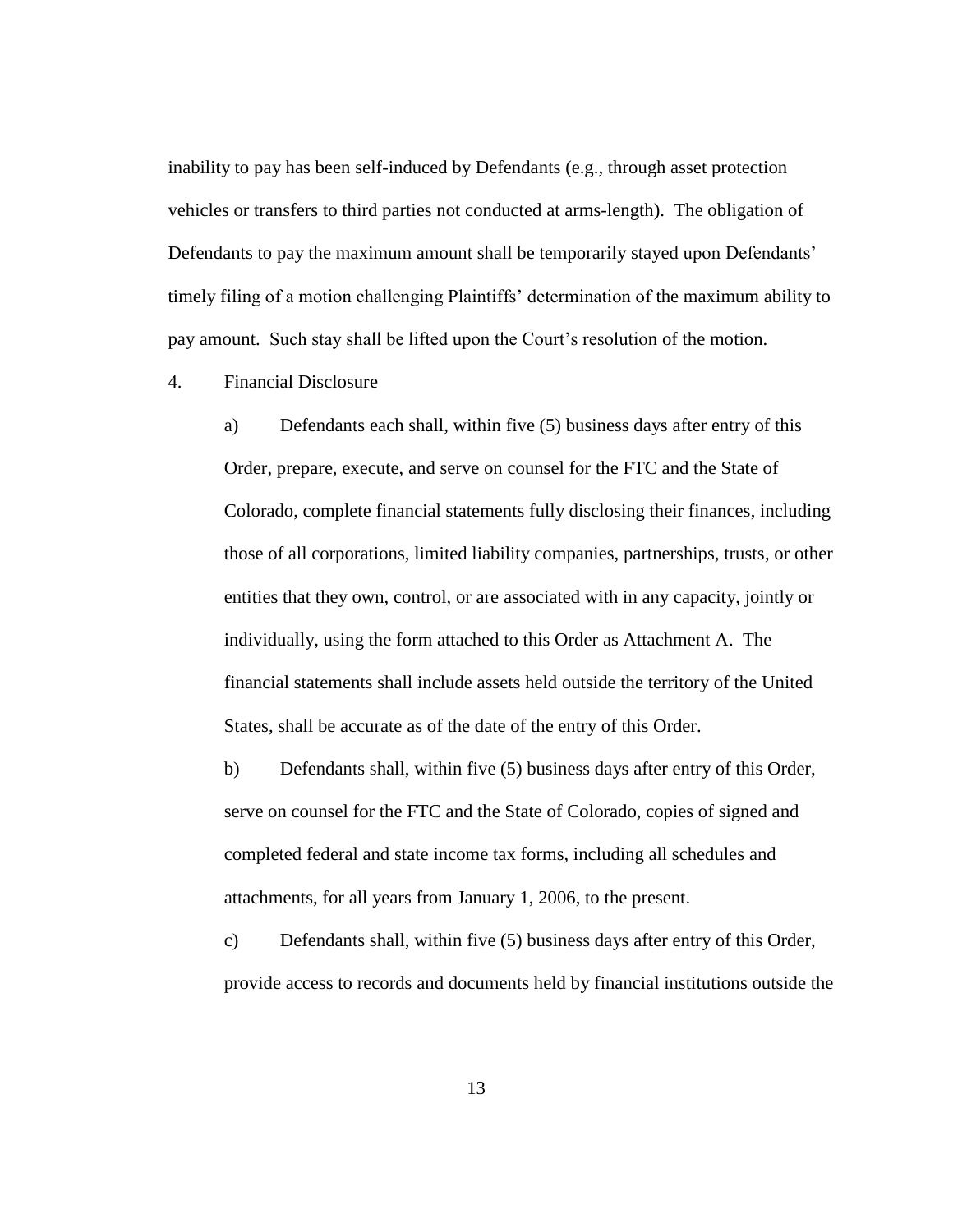territory of the United States by signing and serving on counsel for the FTC and the State of Colorado the Consent to Release of Financial Records (attached to this Order as Attachment B).

5. The FTC and the State of Colorado shall conduct discovery upon parties and nonparties to determine Defendants' ability to pay, commencing after entry of this Order, and not subject to time periods, notice provisions, and other requirements of Rules 26, 30, 31, 33, 34, and 45 of the Federal Rules of Civil Procedure. Any discovery taken pursuant to this Section is in addition to discovery previously authorized by this Court. Such discovery shall conclude within twelve (12) months of the date of entry of this Order and include one deposition, not to exceed seven hours, before a magistrate, of each Defendant. The magistrate may extend the deposition for cause. Plaintiffs and Defendants shall cooperate and coordinate with the Bankruptcy Trustee of the Estate of DEI, LLLP; Dalbey Education Institute, LLC; and IPME, LLLP, in the Bankruptcy Court of the District of Colorado to avoid duplicative discovery. Provided, however, that Plaintiffs may, for good cause, obtain an extension or modification of the discovery limitations set out above upon a showing that Defendants' failure to cooperate or otherwise comply with Subparagraph 8 below has unreasonably delayed or hindered the discovery. Provided, further, that nothing in this Order shall prevent the Court, for good cause, from issuing an order to protect a party or person from annoyance, embarrassment, oppression, or undue burden or expense.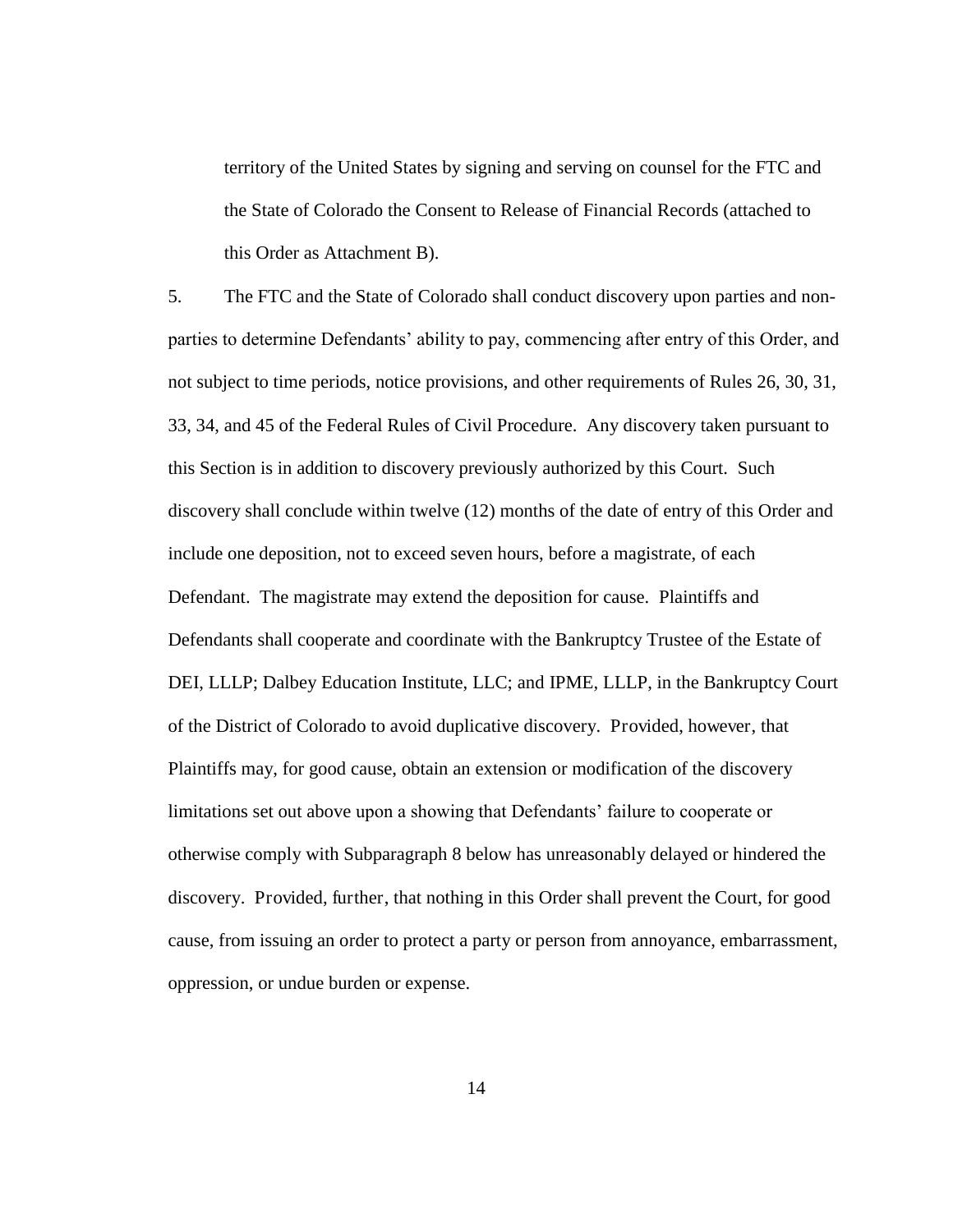#### 6. Repatriation and Accounting of Assets

a) Defendants shall immediately upon entry of this Order, or as soon as relevant banking hours permit, transfer to the territory of the United States to an escrow account held by undersigned defense counsel all funds and assets in foreign countries: (1) held by either or both Defendants; (2) held by any person or entity for the benefit of either or both Defendants; (3) under the direct or indirect control of either or both Defendant(s); or (4) placed in trust by either or both Defendants for themselves or another. Funds deposited in the escrow account shall not be released except for the purpose of transferring the funds to Plaintiffs, in accordance with Plaintiffs' instructions.

b) Defendants shall, within five (5) business days of entry of this Order, each provide the Commission with a full accounting, verified under oath and accurate as of the date of this Order, of all funds, documents, and assets outside of the United States that are: (1) titled in either or both Defendants' name; or (2) held by any person or entity for the benefit of either or both Defendants; (3) under direct or indirect control of either or both Defendants; or (4) placed in trust by either or both Defendants for themselves or another. Such accounting shall include the addresses and names of any foreign or domestic financial institution or other entity holding the documents and assets, along with the account numbers and balances; and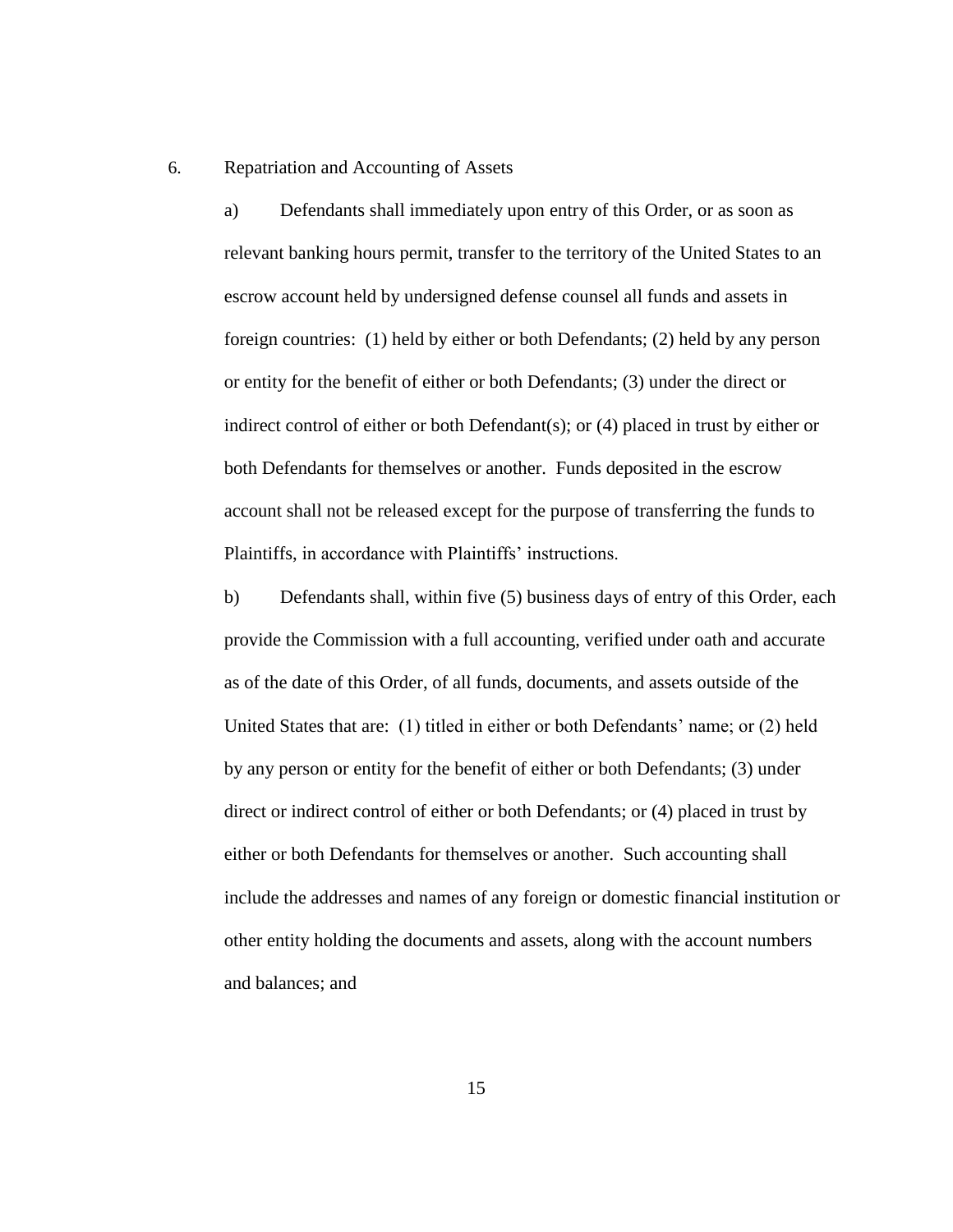c) Defendants shall hold and retain all such documents and assets and prevent any transfer, disposition, or dissipation whatsoever of any such documents or assets for the duration of the asset discovery period and through full payment of the maximum ability to pay amount, except as necessary to execute such payment.

#### 7. Non-Interference with Repatriation

For the duration of the asset discovery period and through full payment of the maximum ability to pay amount, except as necessary to execute such payment, Defendants are restrained and enjoined from taking any action, directly or indirectly, that may result in the encumbrance or dissipation of foreign assets, or in the hindrance of the repatriation required by the preceding Subparagraph 6, including:

a) Sending any statement, letter, facsimile, e-mail or wire transmission, or telephoning or engaging in any other act, directly or indirectly, that results in a determination by a foreign trustee or other entity that a "duress" event has occurred under the terms of a foreign trust agreement, until such time that assets have been fully repatriated pursuant to the preceding Subparagraph 6 of this Order; and

b) Notifying any trustee, protector, or other agent of any foreign trust or other related entities of either the existence of this Order, or of the fact that repatriation is required pursuant to a Court Order, until such time as assets have been fully repatriated pursuant to the preceding Subparagraph 6 of this Order.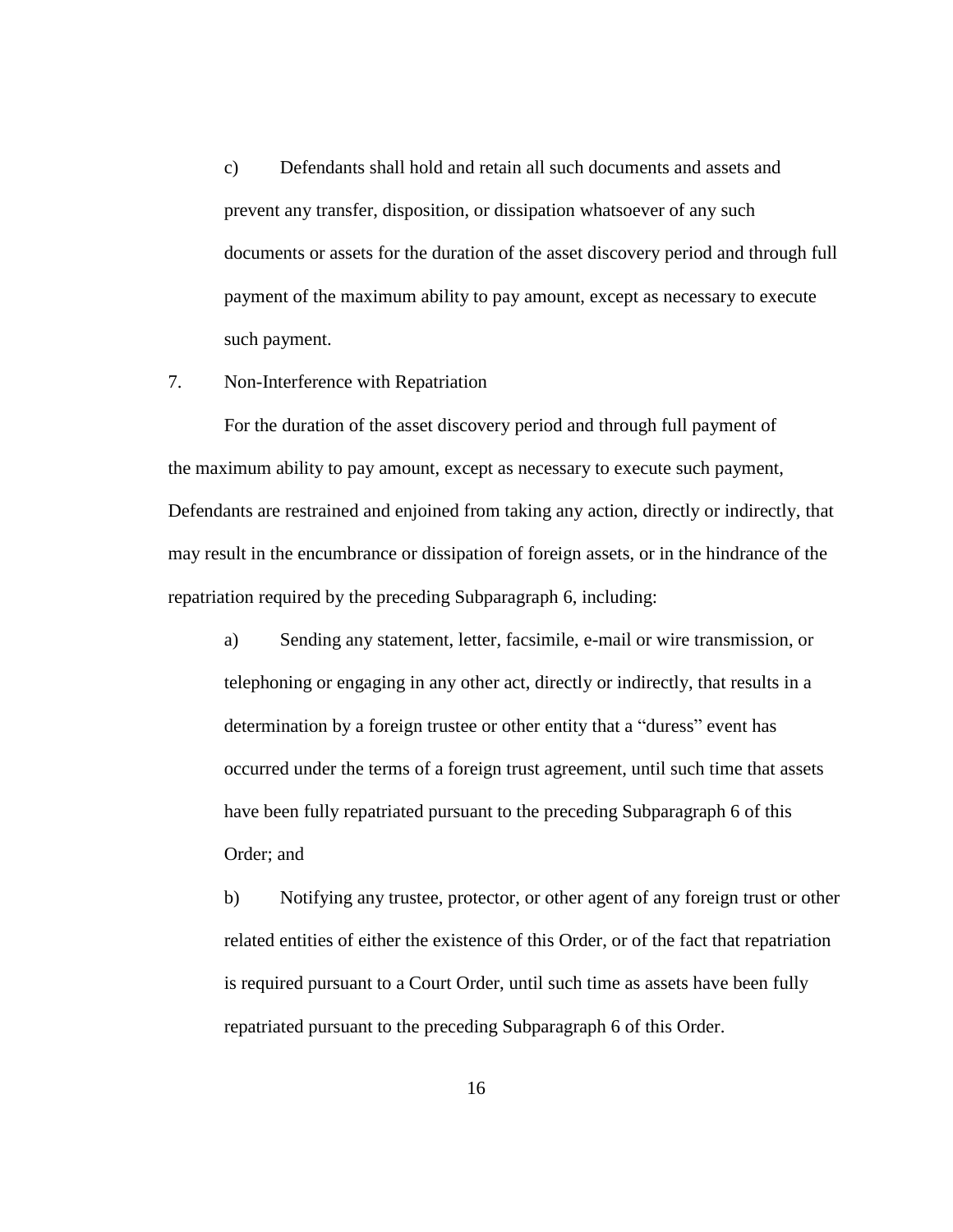8. Defendants shall cooperate fully with Plaintiffs regarding discovery of their maximum ability to pay amount, including cooperating as may be reasonably necessary to conduct discovery with third parties. Defendants shall take all necessary actions as are available to them to bring assets under their control. Defendants waive any marital privilege between them as to the discovery of their maximum ability to pay amount. Defendants shall not assert the attorney-client privilege to the extent that such an assertion would impede discovery of acts taken by attorneys or their agents on behalf of or at the direction of Defendants with respect to the location, disposition, protection, or dissipation of Defendants' assets.

#### 9. Asset Preservation and Accounting

For the duration of the asset discovery period and through full payment of the maximum ability to pay amount as set out at Subparagraph 2 above:

a) Defendants, their agents, servants, and employees, and all other persons in active concert or participation with any of them, who receive actual notice of this Order by personal service or otherwise, are hereby restrained and enjoined from directly or indirectly selling, transferring, alienating, liquidating, encumbering, pledging, loaning, assigning, concealing, dissipating, converting, withdrawing, or making any other disposition of any assets or any interest therein, wherever located, including any assets outside the territorial United States, that are owned, controlled or held by, or for the benefit of, in whole or in part, Defendants, or in the actual or constructive possession of Defendants, other than those assets that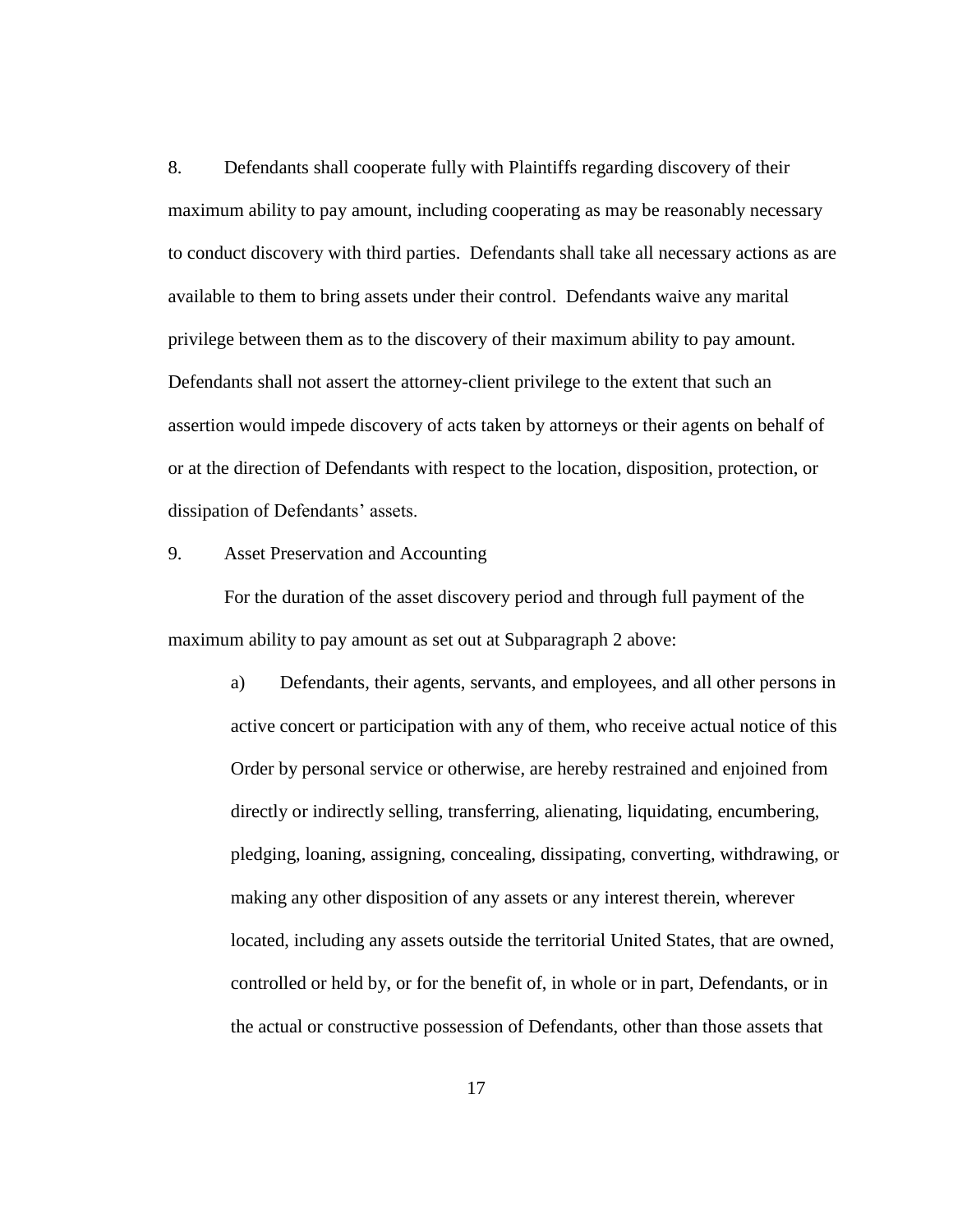are used for actual, ordinary, and necessary business or living expenses that Defendants reasonably incur.

b) Notwithstanding Subparagraph 9(a) above, Defendants may withdraw, transfer, encumber, or otherwise dissipate assets in excess of five-thousand dollars (\$5,000) per calendar month only with prior written agreement by counsel for Plaintiffs, or prior approval by the Court. Such withdrawal, transfer, encumbrance, or other dissipation of assets shall come first from any income or other asset acquired after the date of entry of this Order.

c) Notwithstanding Subparagraph 9(a) and (b) above, Defendants may transfer funds sufficient to pay ongoing and reasonable attorney's fees and costs and other professional and administrative costs incurred in complying with Section V of this Order. Provided, however, that all such transfers are subject to the accounting and other requirements of Subparagraph 9(f) below. Provided, further, however, that Defendants shall identify each law firm or person possessing a retainer or advance fee deposit on their behalf, and the amount of such retainer or deposit, within five (5) business days of entry of this Order.

d) Defendants, their agents, servants, and employees, and all other persons in active concert or participation with any of them, who receive actual notice of this Order by personal service or otherwise, are restrained and enjoined from concealing (or attempting to conceal) assets, or moving (or attempting to move) assets outside the territory of the United States. No activities or transactions in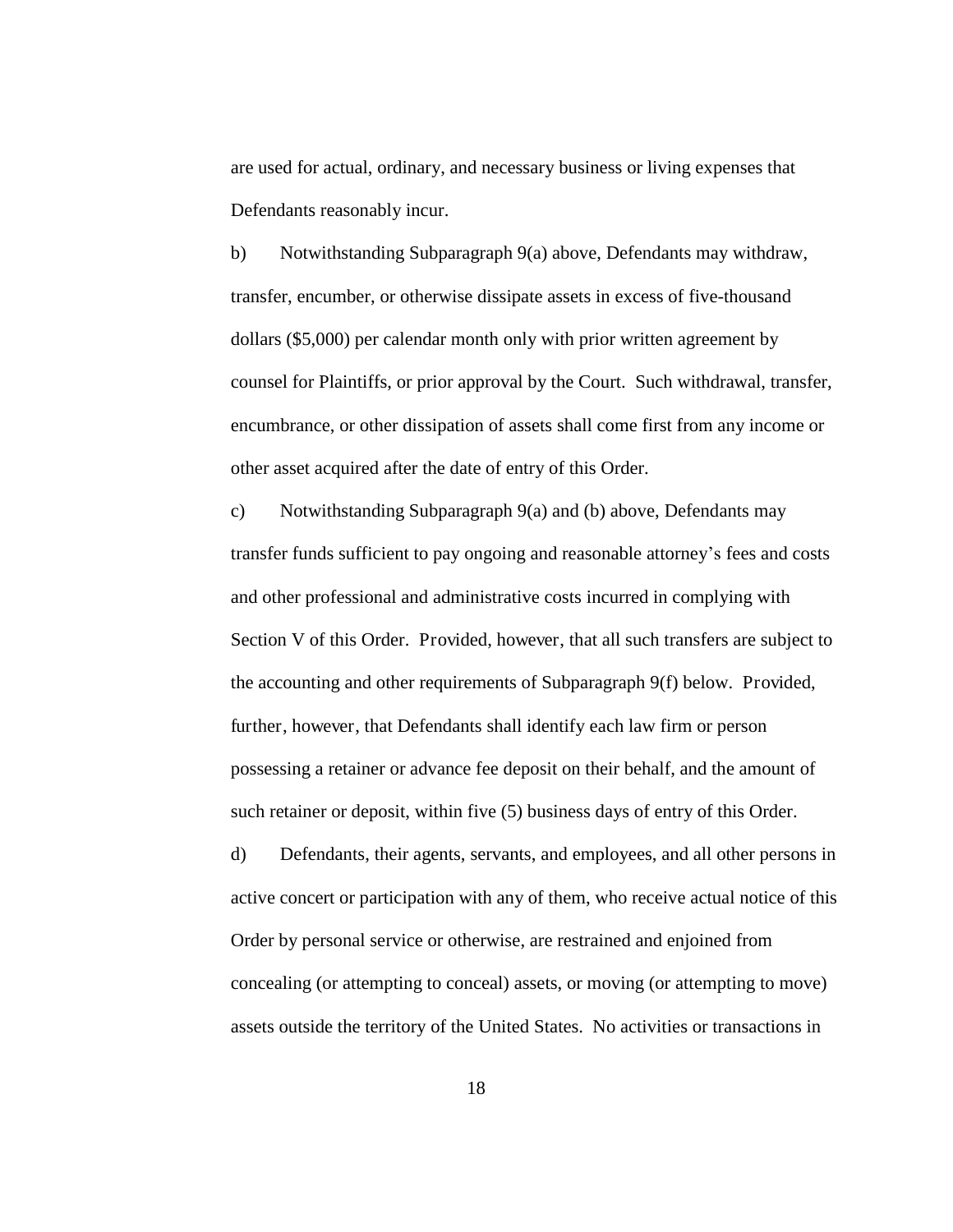violation of this Subsection, or arising from or involving any violation of this Subsection, shall be considered to be actual, ordinary, and necessary business or living expenses.

e) The assets affected by this Section shall include both existing assets and assets acquired after entry of this Order.

f) Defendants shall create and maintain an accounting of: (1) any and all income, including through wages, commissions, interest, dividends, gifts, loans, or any other transfer of assets to them or for their benefit; and (2) any and all withdrawals, transfers, encumbrances, or other dissipation of assets for actual, ordinary, and necessary living expenses in excess of \$500 and all actual, ordinary, and necessary business expenses, including attorney's fees and other professional and administrative costs incurred in complying with Section V of this Order. Defendants shall provide this accounting to counsel for Plaintiffs for each calendar month, no later than the fifth (5th) business day after the end of the thirty (30) day period that the accounting covers.

(1) Such accounting of actual, ordinary, and necessary business expenses shall include any drawing on retainers or deposits, for attorney's fees and costs.

(2) Such accounting of actual, ordinary, and necessary business expenses shall include detail sufficient to assess the reasonableness of the fees and costs.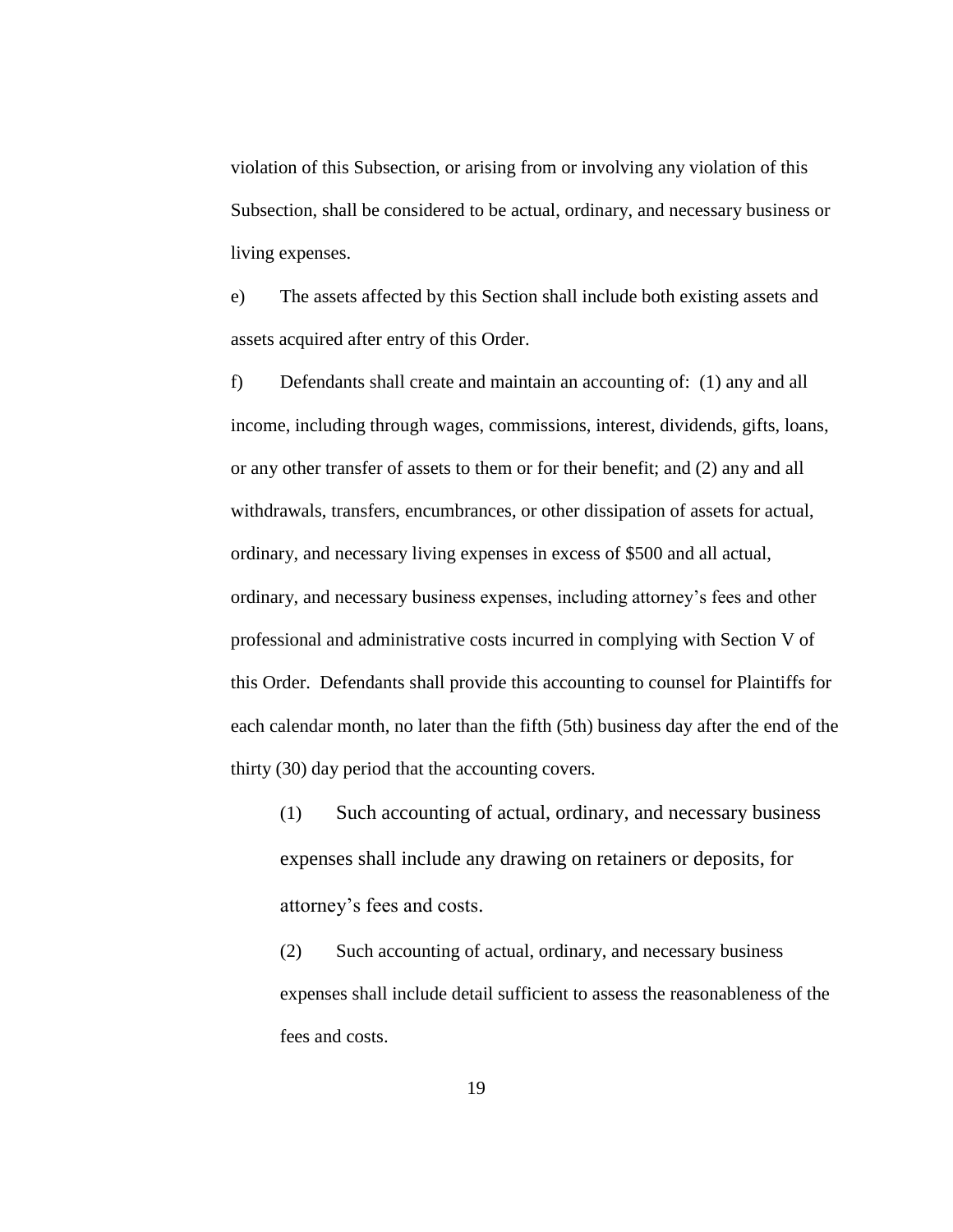(3) Provided, however, that the Plaintiffs may ask the Court to enjoin or order the reversal of any payment of attorney's fees or costs and other professional and administrative costs if the Plaintiffs determine such fees or costs to be unreasonable. The Court, upon such motion, shall enjoin such payments or order the reversal of such payments if the Court determines the fees or costs to be unreasonable.

B. Plaintiffs' agreement to suspend the remainder of the judgment following Defendants' compliance with Paragraph A of this Section is premised upon the truthfulness, accuracy, and completeness of Defendants' financial disclosures, cooperation, and testimony during the asset discovery period.

1. The suspension of the judgment will be lifted as to any Defendant if, upon motion by either or both Plantiffs, the Court finds that Defendant failed to disclose any material asset, materially misstated the value of any asset, or made any other material misstatement or omission in their financial statements or during asset discovery.

2. If the suspension of the judgment is lifted, the judgment becomes immediately due as to that Defendant in the amount of Three-Hundred-Thirty Million, Eighty-Four Thousand, Three-Hundred-Fifty-Four Dollars, and Seventy Cents (\$330,084,354.70), which the parties stipulate only for purposes of this Section represents the consumer injury and disgorgement alleged in the Complaint, less any payment previously made pursuant to this Section, plus interest computed from the date of entry of this Order.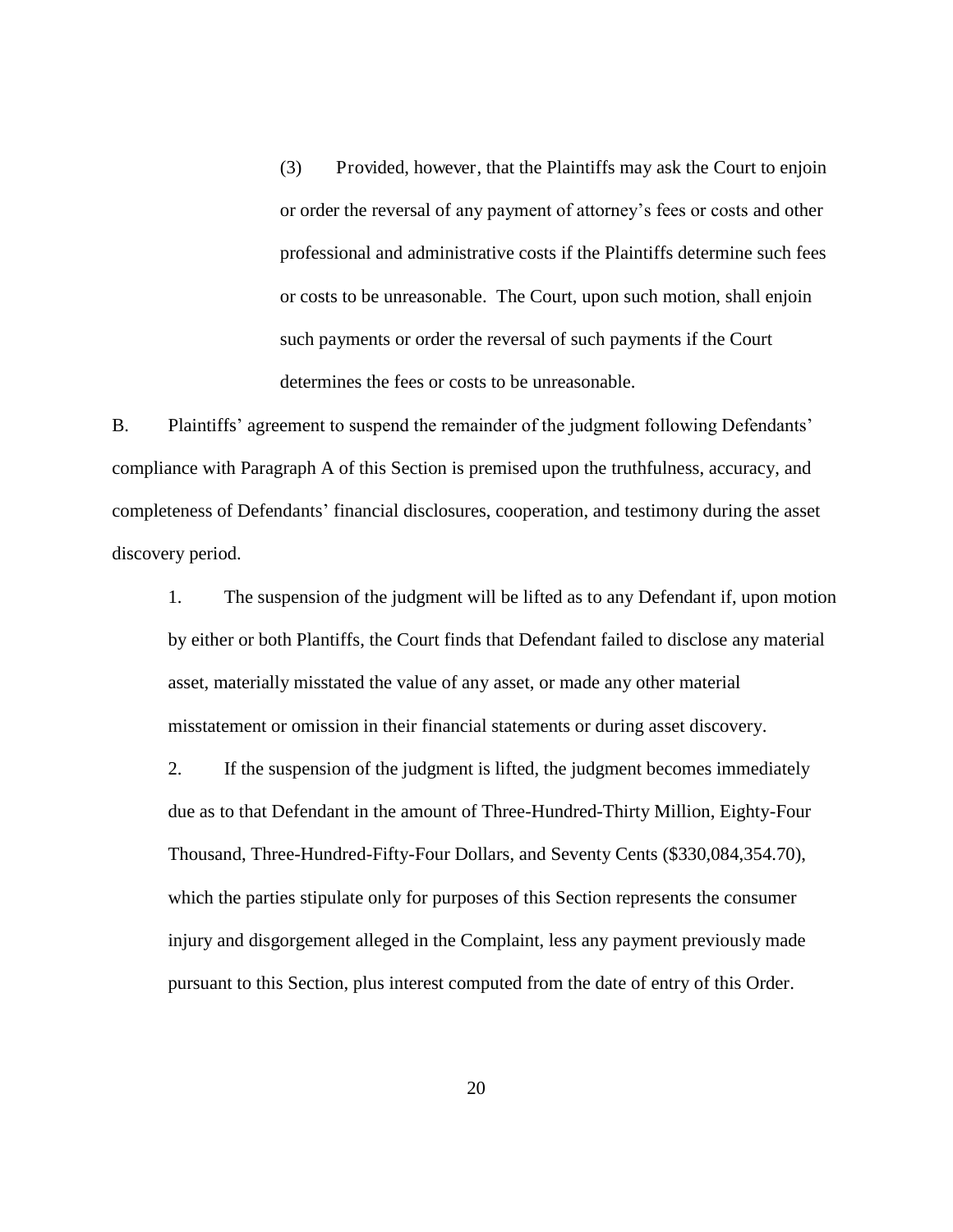C. Redress

1. All funds paid to the State of Colorado pursuant to this Order and any interest thereon shall be held by the Colorado Attorney General's Office in trust to be used, first, for reimbursement of the actual costs and attorneys' fees incurred by the Colorado Attorney General's Office in this matter and, second, for future consumer education, consumer protection, or antitrust enforcement efforts.

2. All funds paid to the Commission pursuant to this Order shall be deposited into an account administered by the Commission or its agents to be used for equitable relief, including consumer redress, and any attendant expenses for the administration of such equitable relief. In the event that direct redress to consumers is wholly or partially impracticable or funds remain after the redress is completed, the Commission may apply any remaining funds for such other equitable relief (including consumer information remedies) as it determines to be reasonably related to Defendants' practices alleged in the Complaint. Any funds not used for such equitable relief shall be deposited to the United States Treasury as disgorgement.

3. Defendants shall not challenge Plaintiffs' choice of remedies under subparagraphs 1 and 2 of this Subparagraph C. Defendants shall not contest the manner of distribution chosen by Plaintiffs. No portion of any payment under the judgment herein shall be deemed a payment of any fine, penalty, or punitive assessment.

4. Defendants shall, no later than twenty (20) days after the date of entry of this Order, provide sufficient information to enable the Commission to efficiently administer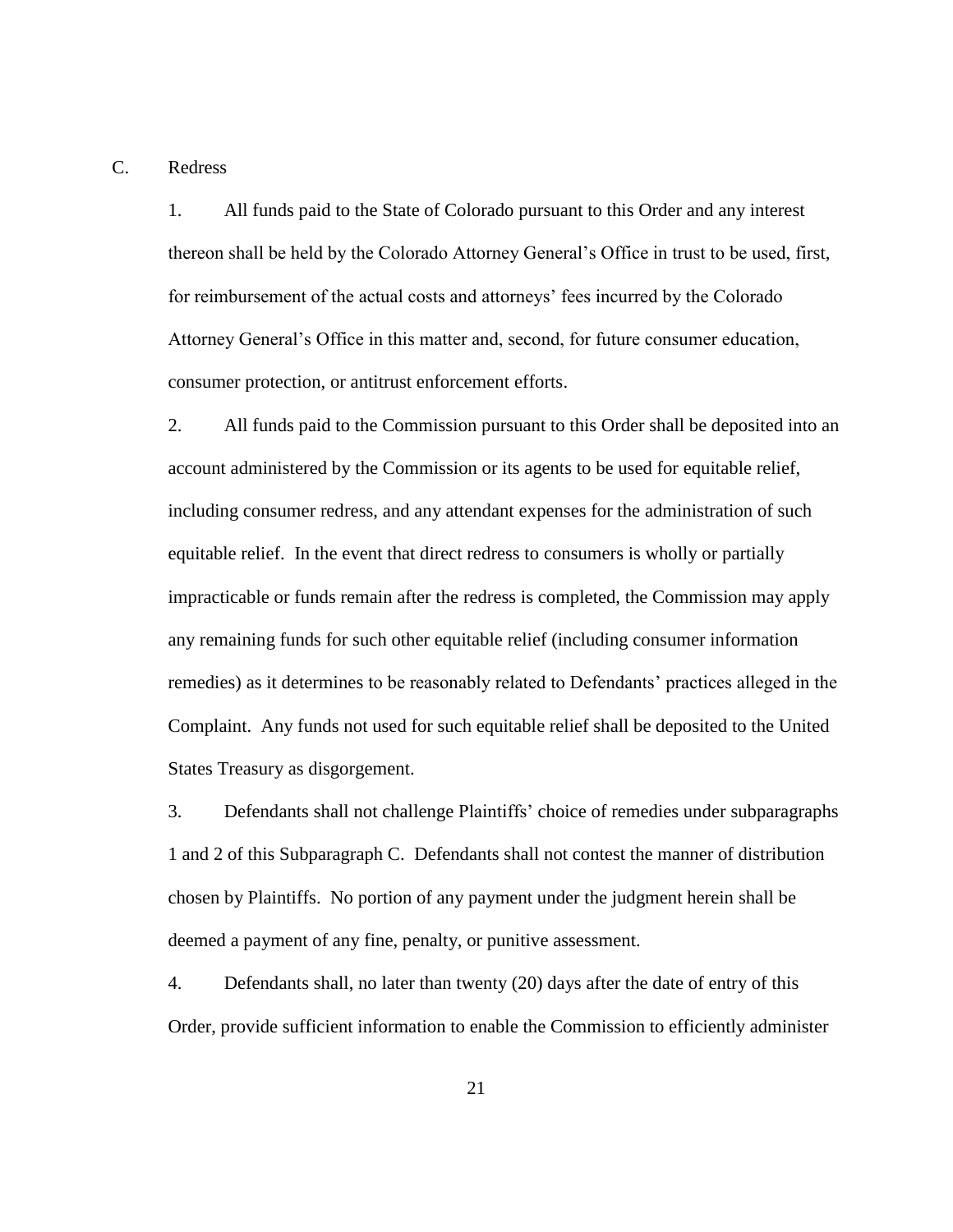redress. Defendants shall provide to Commission counsel of record in this matter a Customer List of all customers who purchased from DEI, LLLP, Dalbey Education Institute, LLC;or IPME, LLLP, any products, programs, or services relating to the finding, listing, brokering, or earning income from promissory notes, on or after January 1, 2006, through the date of entry of this Order to the extent such information has not already been produced in discovery.

In compiling the Customer List, Defendants shall conduct a diligent search of records in their possession, custody, or control, including computer files, sales records, invoices, complaints, and correspondence. The Customer List shall be encrypted and delivered using an overnight courier service. Defendants shall separately and contemporaneously provide the passwords to unencrypt the list. Along with the Customer List, Defendants shall specify the version of the program used and shall swear under penalty of perjury that the list is true, accurate, and complete.

#### D. Other Monetary Provisions

1. Defendants relinquish dominion and all legal and equitable right, title, and interest in all assets transferred pursuant to this Order and may not seek the return of any assets.

2. The facts alleged in the Complaint will be taken as true, without further proof, in any subsequent civil litigation by Plaintiffs, including in a proceeding to enforce their rights to any payment or monetary judgment pursuant to this Order, such as a nondischargeability complaint in any bankruptcy case.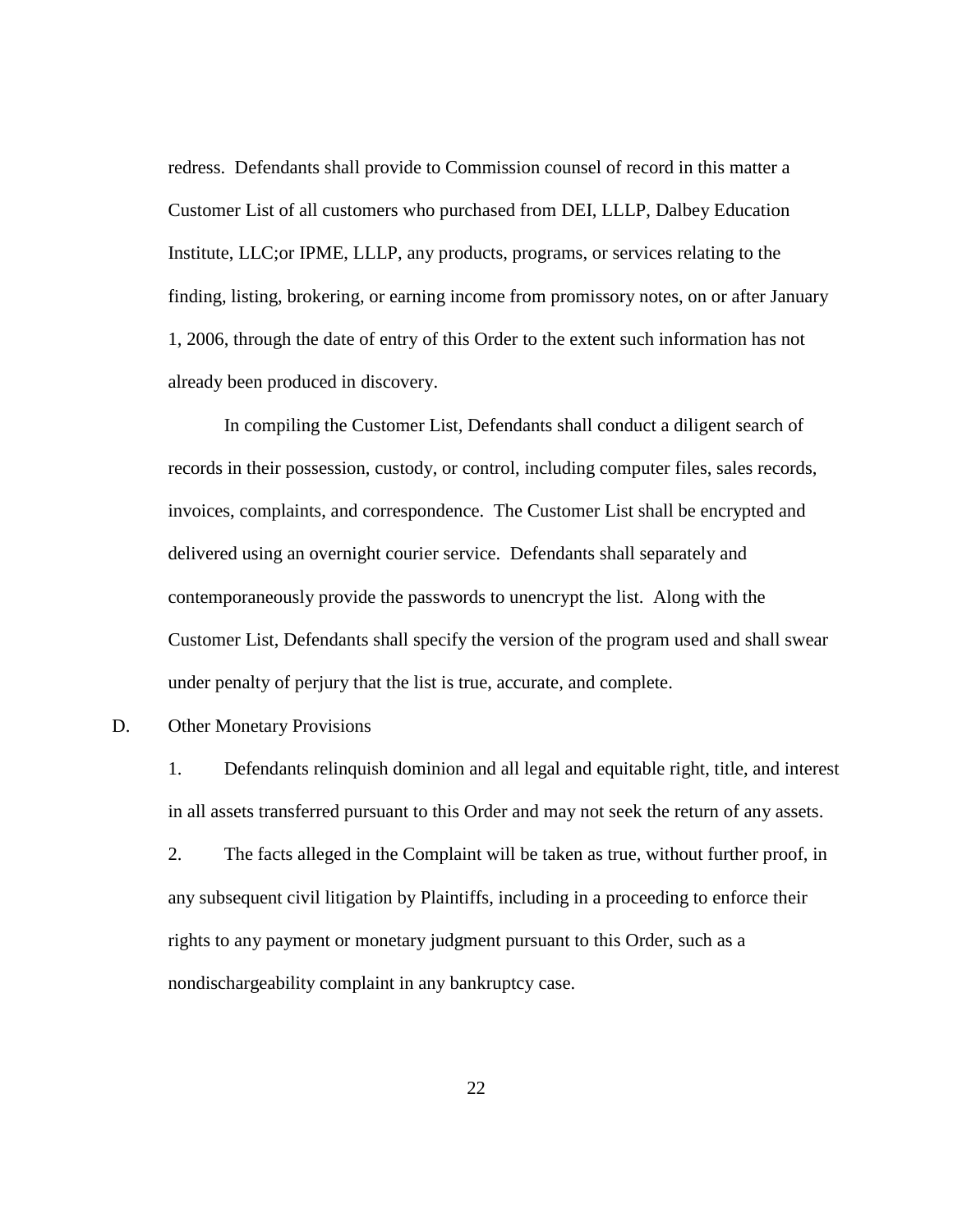3. The facts alleged in the Complaint establish all elements necessary to sustain an action by Plaintiffs pursuant to Section  $523(a)(2)(A)$  of the Bankruptcy Code, 11 U.S.C. § 523(a)(2)(A), and this Order will have collateral estoppel effect for such purposes.

## **VI. CUSTOMER INFORMATION**

IT IS FURTHER ORDERED that Defendants, their agents, servants, and employees, and all other persons in active concert or participation with any of them, who receive actual notice of this Order, whether acting directly or indirectly, are permanently restrained and enjoined from:

A. Failing to provide sufficient customer information to enable the Commission to efficiently administer consumer redress pursuant to Section V above. If Plaintiffs request in writing any information related to redress, Defendants shall make reasonable efforts to provide it, in the form prescribed by Plaintiffs, within ten (10) business days.

B. Disclosing, using, or benefitting from customer information, including the name, address, telephone number, email address, Social Security number, other identifying information, or any data that enable access to a customer's account (including a credit card, bank account, or other financial account), that either or both Defendants obtained prior to entry of this Order in connection with DEI, LLLP; Dalbey Education Institute, LLC; or IPME, LLLP; and

C. Failing to destroy such customer information in all forms in their possession, custody, or control within thirty (30) days after receipt of written direction to do so from a representative of the Commission.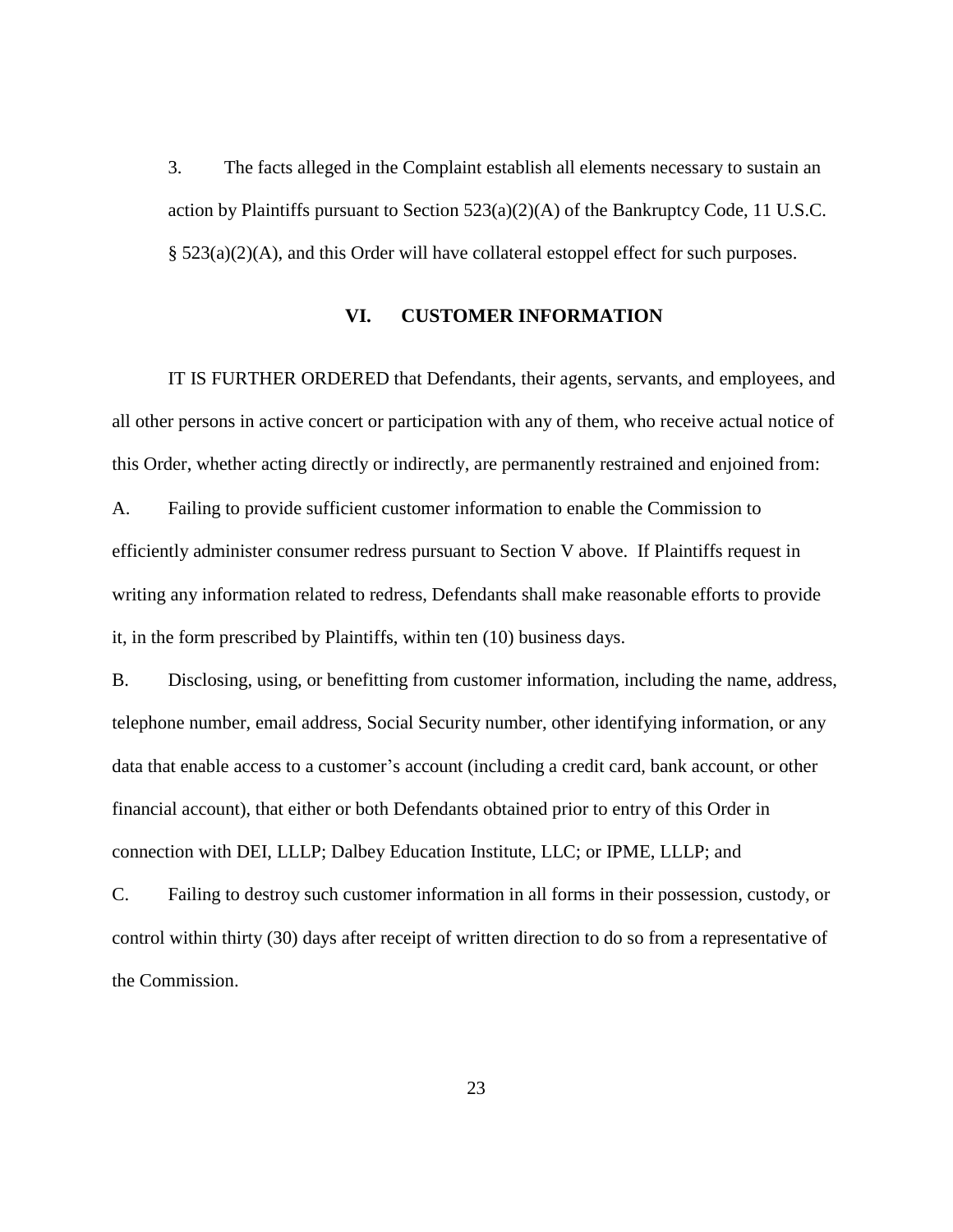Provided, however, that customer information need not be disposed of, and may be disclosed, to the extent requested by a government agency or required by law, regulation, or court order.

## **VII. ORDER ACKNOWLEDGMENTS**

IT IS FURTHER ORDERED that Defendants obtain acknowledgments of receipt of this Order:

A. Each Defendant, within five (5) business days of entry of this Order, must submit to the Commission an acknowledgment of receipt of this Order sworn under penalty of perjury.

B. For five (5) years after entry of this Order, each Defendant, for any business that such Defendant, individually or with the other Defendant, is the majority owner or controls directly or indirectly, must deliver a copy of this Order to: (1) all principals, officers, directors, and LLC or LLLP managers and members; (2) all employees, agents, and representatives who participate in advertising, marketing, promoting, offering for sale, or selling any product, program or service; and (3) any business entity resulting from any change in structure as set forth in the Section titled Compliance Reporting. Delivery must occur within seven (7) days of entry of this Order for current personnel. For all others, delivery must occur before they assume their responsibilities.

C. From each individual or entity to which a Defendant delivered a copy of this Order, that Defendant must obtain, within thirty (30) days, a signed and dated acknowledgment of receipt of this Order.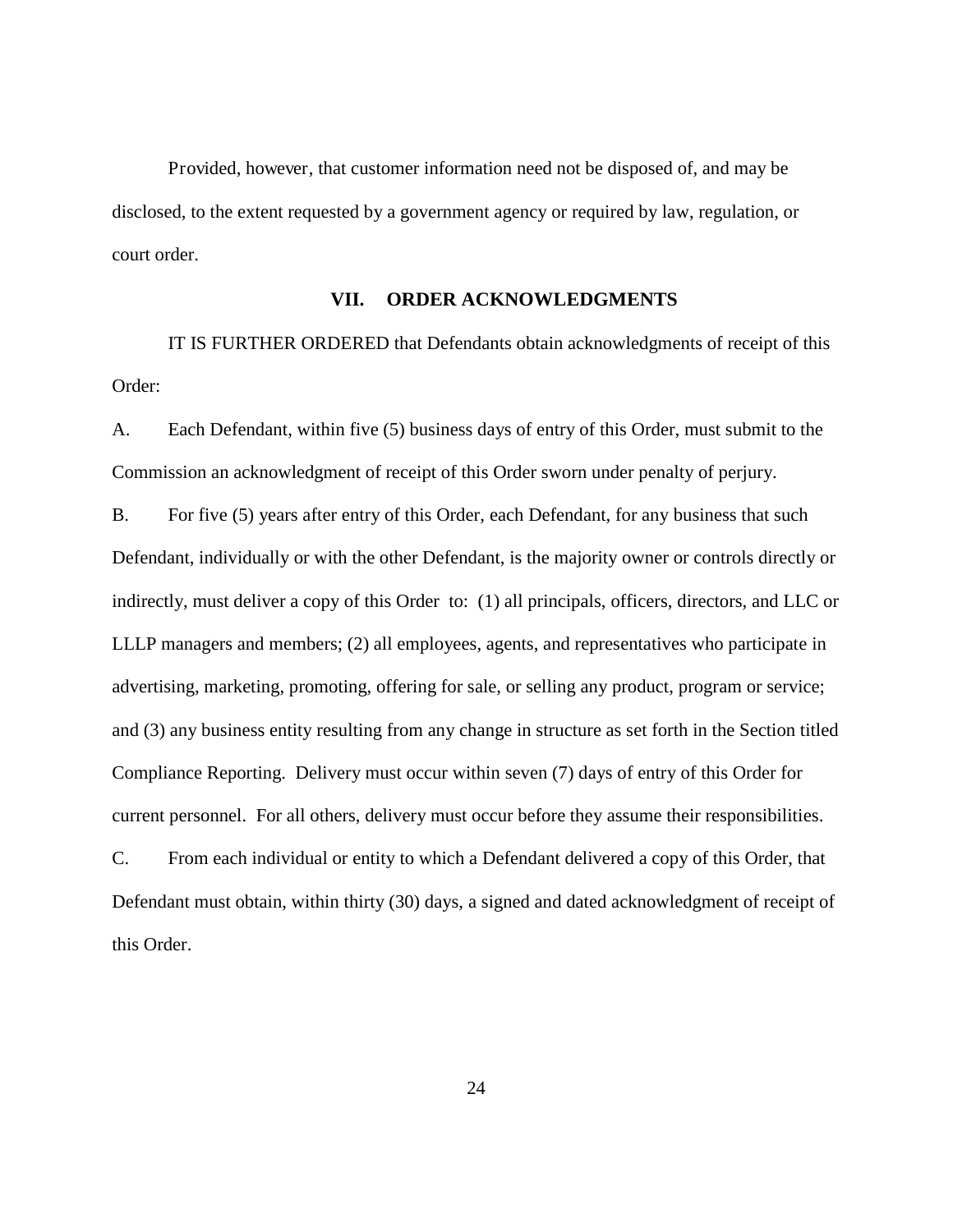#### **VIII. COMPLIANCE REPORTING**

IT IS FURTHER ORDERED that Defendants make timely submissions to the Commission:

A. One year after entry of this Order, each Defendant must submit to the Commission and the State of Colorado a compliance report, sworn under penalty of perjury:

1. Each Defendant must: (a) identify a primary physical, postal, and email address and telephone number, as designated points of contact of that Defendant; (b) identify all of that Defendant's businesses by all of their names, telephone numbers, and physical, postal, email, and Internet addresses; (c) describe the activities of each business identified in the preceding part(b), including the products, services, and programs offered, the means of advertising, marketing, and sales; (d) describe in detail whether and how that Defendant is in compliance with each Section of this Order; and (e) provide a copy of each Order Acknowledgment obtained pursuant to this Order, unless previously submitted to the Commission.

2. Additionally, each Defendant must: (a) identify all of Defendant's telephone numbers and all physical, postal, email and Internet addresses, including all residences; (b) identify all Defendant's business activities, including any business for which such Defendant performs services whether as an employee or otherwise, and any entity in which such Defendant has any ownership interest; and (c) describe in detail such Defendant's involvement in each such business, including title, role, responsibilities, participation, authority, control, and any ownership.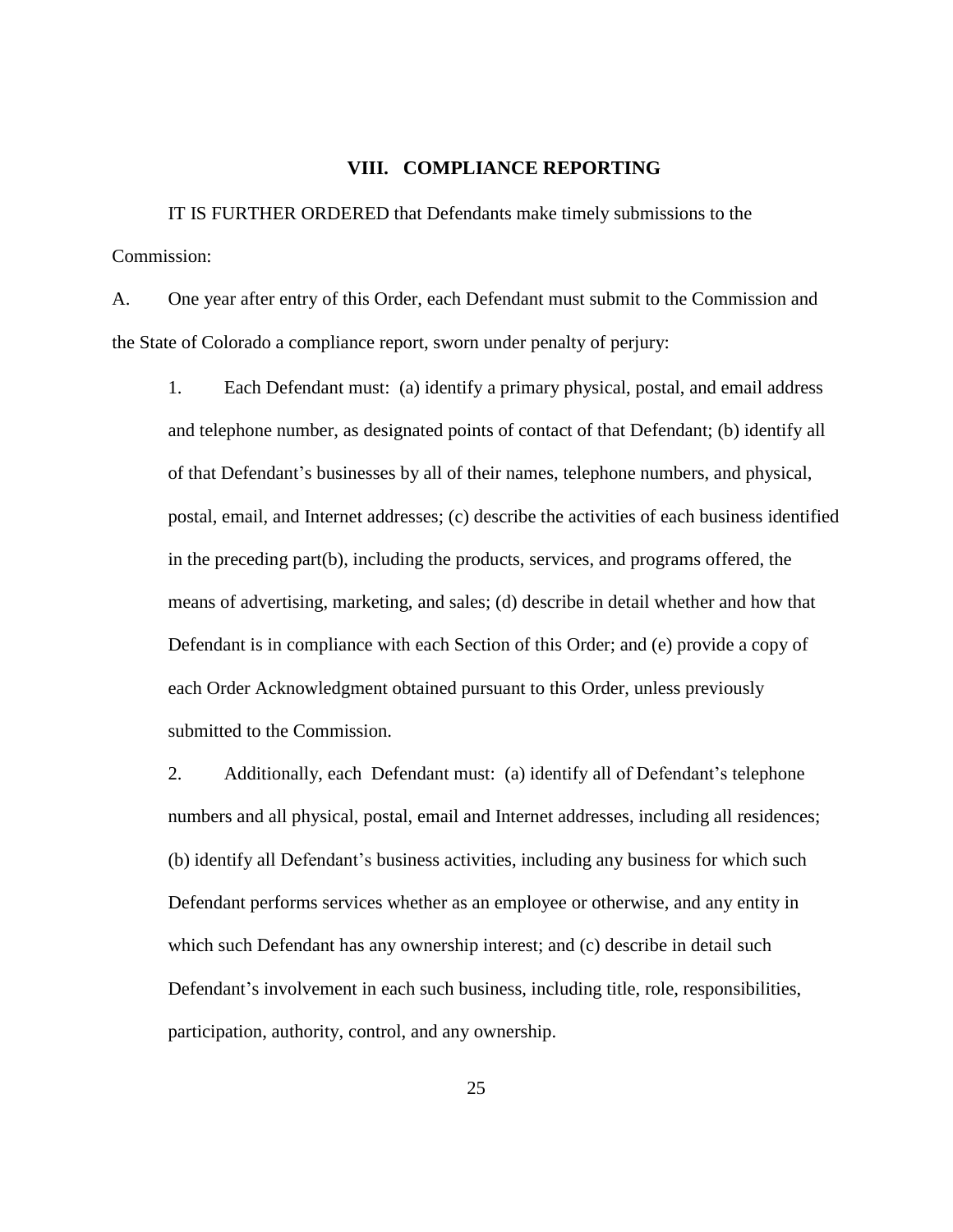B. For seven (7) years after entry of this Order, each Defendant must submit to the Commission and the State of Colorado a compliance notice, sworn under penalty of perjury, within ten (10) business days of any change in the following:

1. Each Defendant must report any change in: (a) any designated point of contact identified in VIII.A above; or (b) the structure of any entity that the Defendant has any ownership interest in or controls directly or indirectly that may affect compliance obligations arising under this Order, including: creation, merger, sale, or dissolution of the entity or any subsidiary, parent, or affiliate that engages in any acts or practices subject to this Order.

2. Additionally, each Defendant must report any change in: (a) name, including aliases or fictitious names, or residence address; or (b) title or role in any business activity, including any business for which such Defendant performs services whether as an employee or otherwise, and any entity in which such Defendant has any ownership interest, and identify the name, physical address, and any Internet address of the business or entity.

# **IX. RECORDKEEPING**

IT IS FURTHER ORDERED that Defendants must create certain records for seven (7) years after entry of the Order, and retain each such record for five (5) years. Specifically, each Defendant for any business that such Defendant, individually or collectively with the other Defendant, is a majority owner or controls directly or indirectly, must create and retain the following records: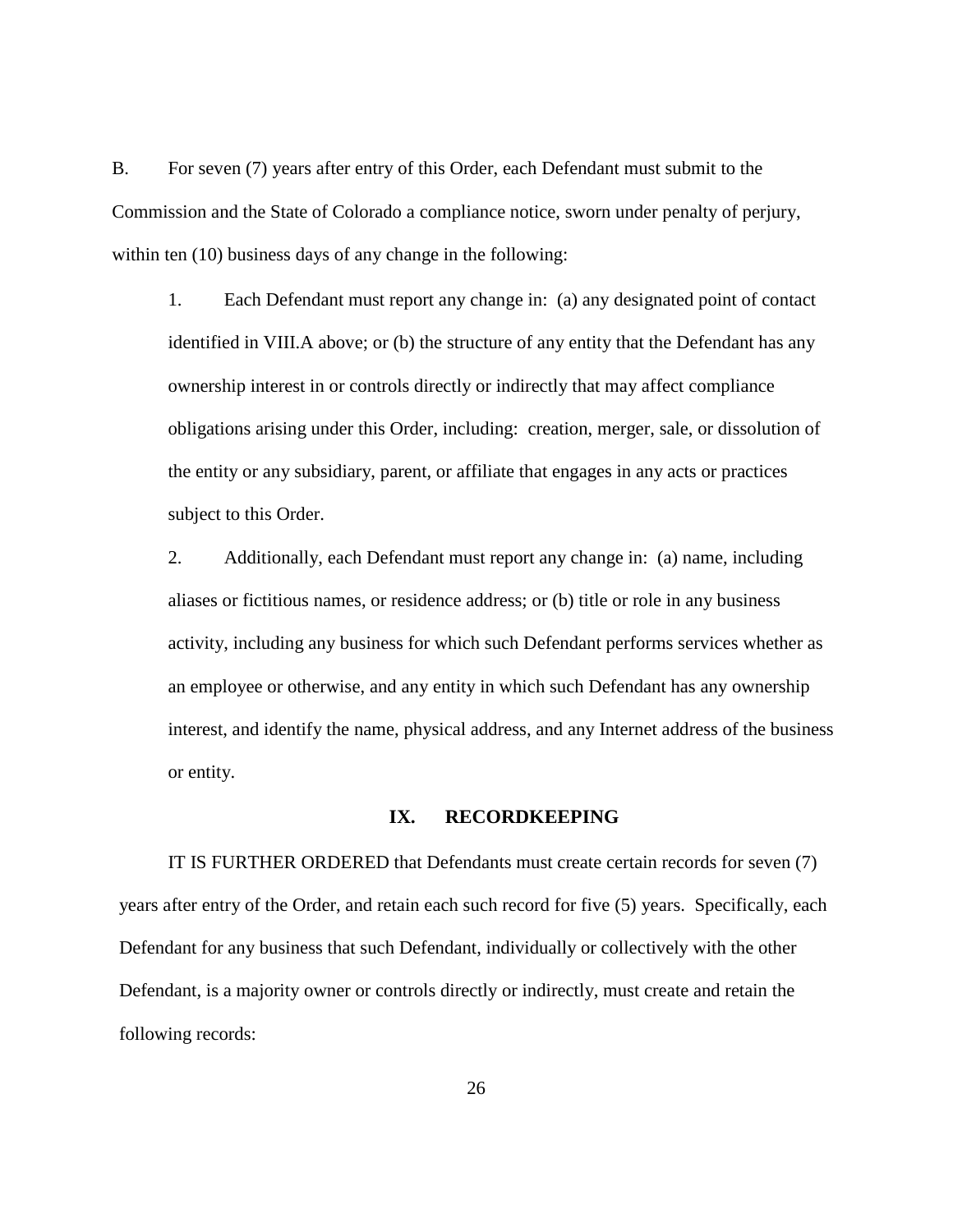A. Accounting records showing the revenues from all products, services, or programs sold; B. Personnel records showing, for each person providing services, whether as an employee or otherwise, that person's: name; addresses; telephone numbers; job title or position; dates of service; and (if applicable) the reason for termination;

C. Records of all consumer complaints and refund requests, whether received directly or indirectly, such as through a third party, and any response;

D. All records necessary to demonstrate full compliance with each provision of this Order, including all submissions to the Commission and the State of Colorado; and

E. A copy of each unique advertisement or other marketing material.

# **X. COMPLIANCE MONITORING**

IT IS FURTHER ORDERED that, for the purpose of monitoring Defendants' compliance with this Order, including the financial representations upon which part of the judgment was suspended pursuant to Section V and any failure to transfer any assets as required by this Order: A. Within ten (10) business days of receipt of a written request from a representative of the Commission or the State of Colorado, each Defendant must: submit additional compliance reports or other requested information, which must be sworn under penalty of perjury; appear for depositions; and produce documents for inspection and copying. The Commission and the State of Colorado also are authorized to obtain discovery, without further leave of Court, using any of the procedures prescribed by Federal Rules of Civil Procedure 29, 30 (including telephonic depositions), 31, 33, 34, 36, 45, and 69.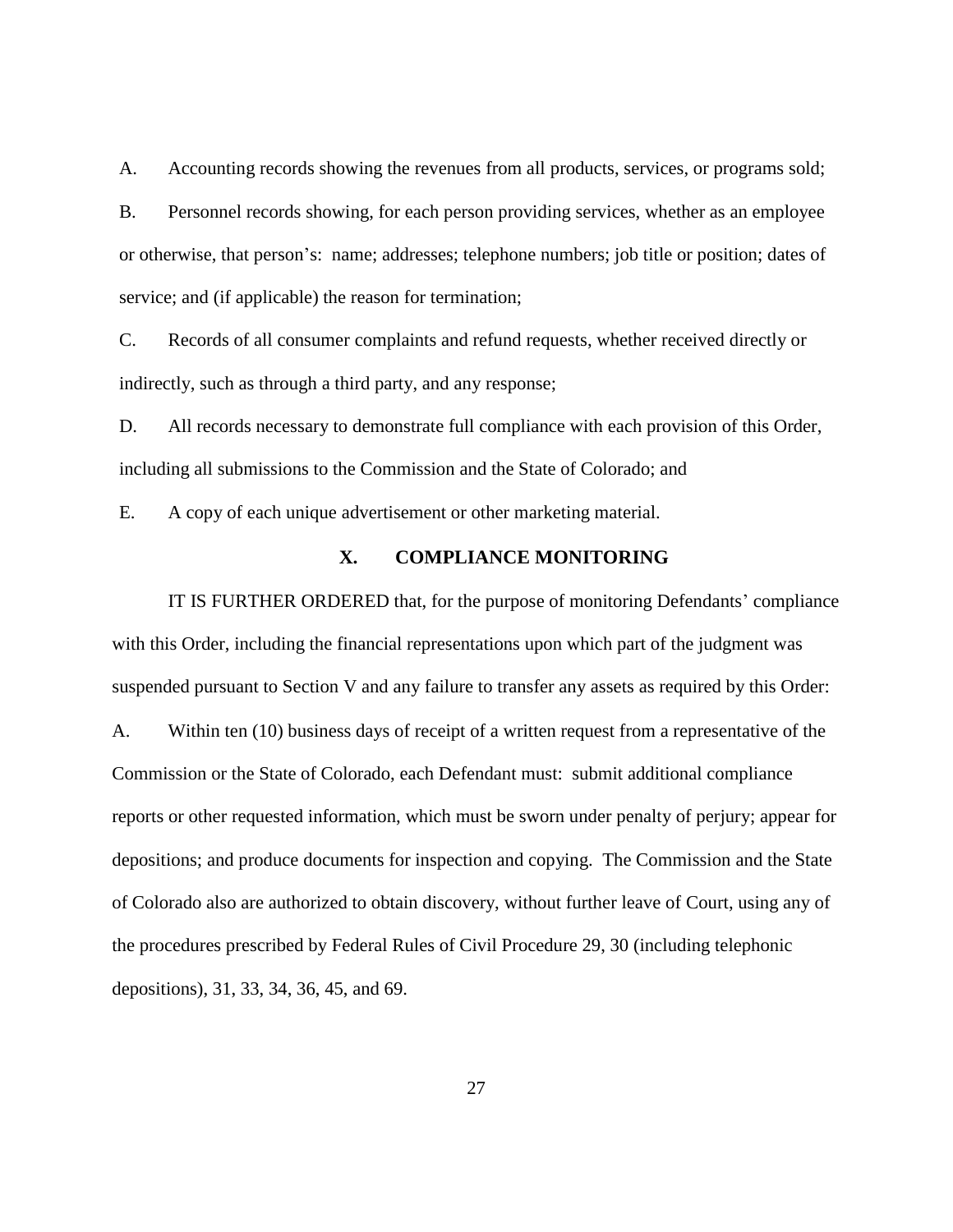B. For matters concerning this Order, the Commission and the State of Colorado are authorized to communicate directly with each Defendant. Defendants must permit representatives of the Commission and the State of Colorado to interview any employee or other person affiliated with any Defendant who has agreed to such an interview. The person interviewed may have counsel present.

C. The Commission and the State of Colorado may use all other lawful means, including posing, through its representatives as consumers, suppliers, or other individuals or entities, to Defendants or any individual or entity affiliated with Defendants, without the necessity of identification or prior notice. Nothing in this Order limits the Commission's lawful use of compulsory process, pursuant to Sections 9 and 20 of the FTC Act, 15 U.S.C. §§ 49, 57b-1 or the State of Colorado's lawful use of compulsory process, pursuant to COLO. REV. STAT. §§ 6-1- 109.

## **XI. RETENTION OF JURISDICTION**

IT IS FURTHER ORDERED that this Court retains jurisdiction of this matter for purposes of construction, modification, and enforcement of this Order.

DATED this 17th day of July, 2013.

BY THE COURT:

sorte Garlon

 R. Brooke Jackson United States District Judge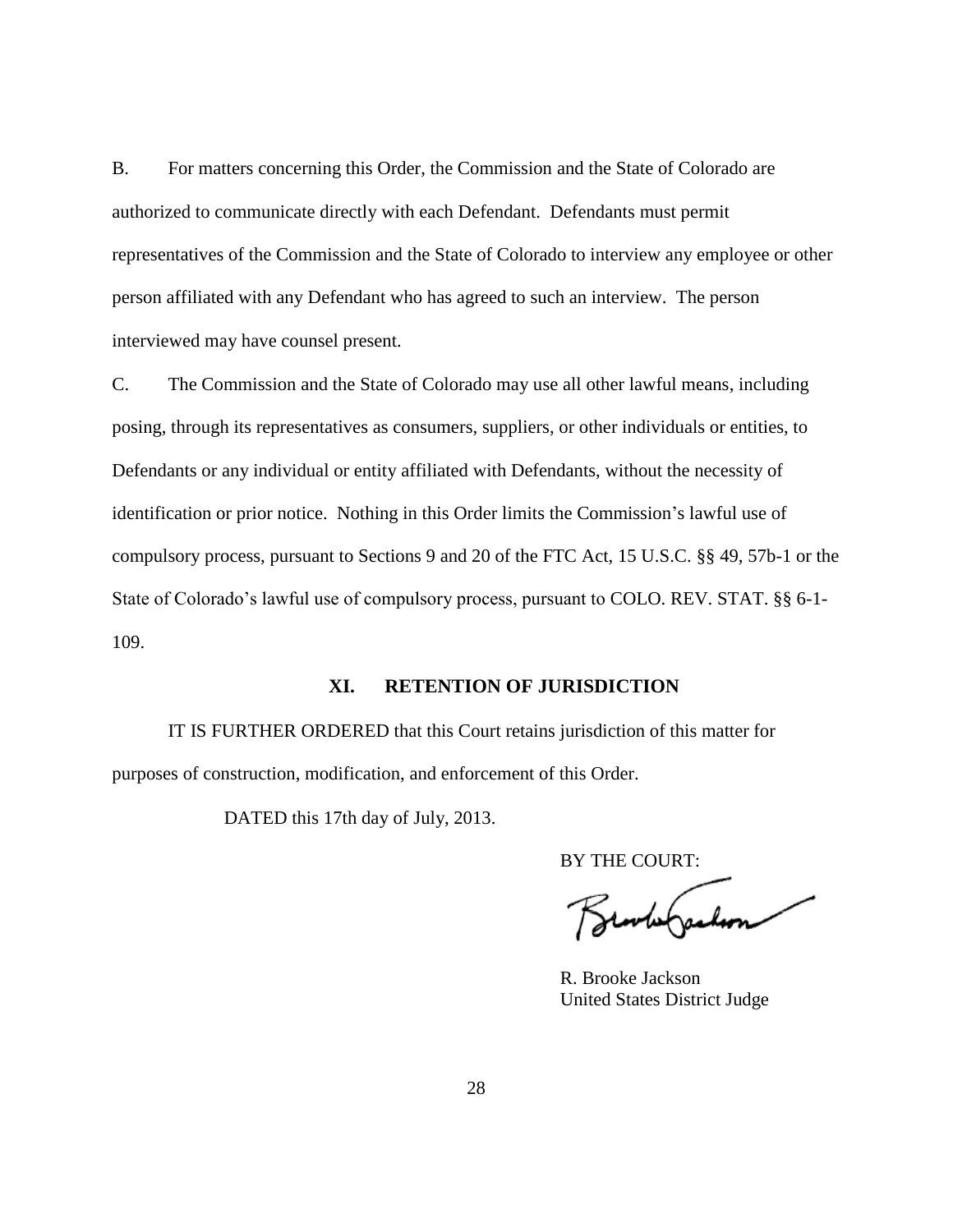#### SO STIPULATED AND AGREED:

For the Plaintiffs:

 $8 - 1.3$ 

David P. Frankel, Esquire (Date) Alysa S. Bernstein, Esquire Michelle R. Rosenthal, Esquire James A. Trilling, Esquire Elizabeth Tucci, Esquire Federal Trade Commission 600 Pennsylvania Avenue, NW Room NJ-3212 Washington, DC 20580 Tel. (202) 326-2812, 3289, 3335, 3497 Fax (202) 326-3259 dfrankel@ftc.gov abernstein@ftc.gov mrosenthal@ftc.gov jtrilling@ftc.gov etucci@ftc.gov

lan Simors SMT.B.

Jay B. Simonson, Esquire (Date) Office of the Attorney General Ralph L. Carr Colorado Judicial Center 1300 Broadway, Seventh Floor Denver, Colorado 80203 Tel. (720) 508-6205 Fax (720) 508-6040 jav.simonson@state.co.us

Attorney for Plaintiff State of Colorado

Attorneys for Plaintiff Federal Trade Commission